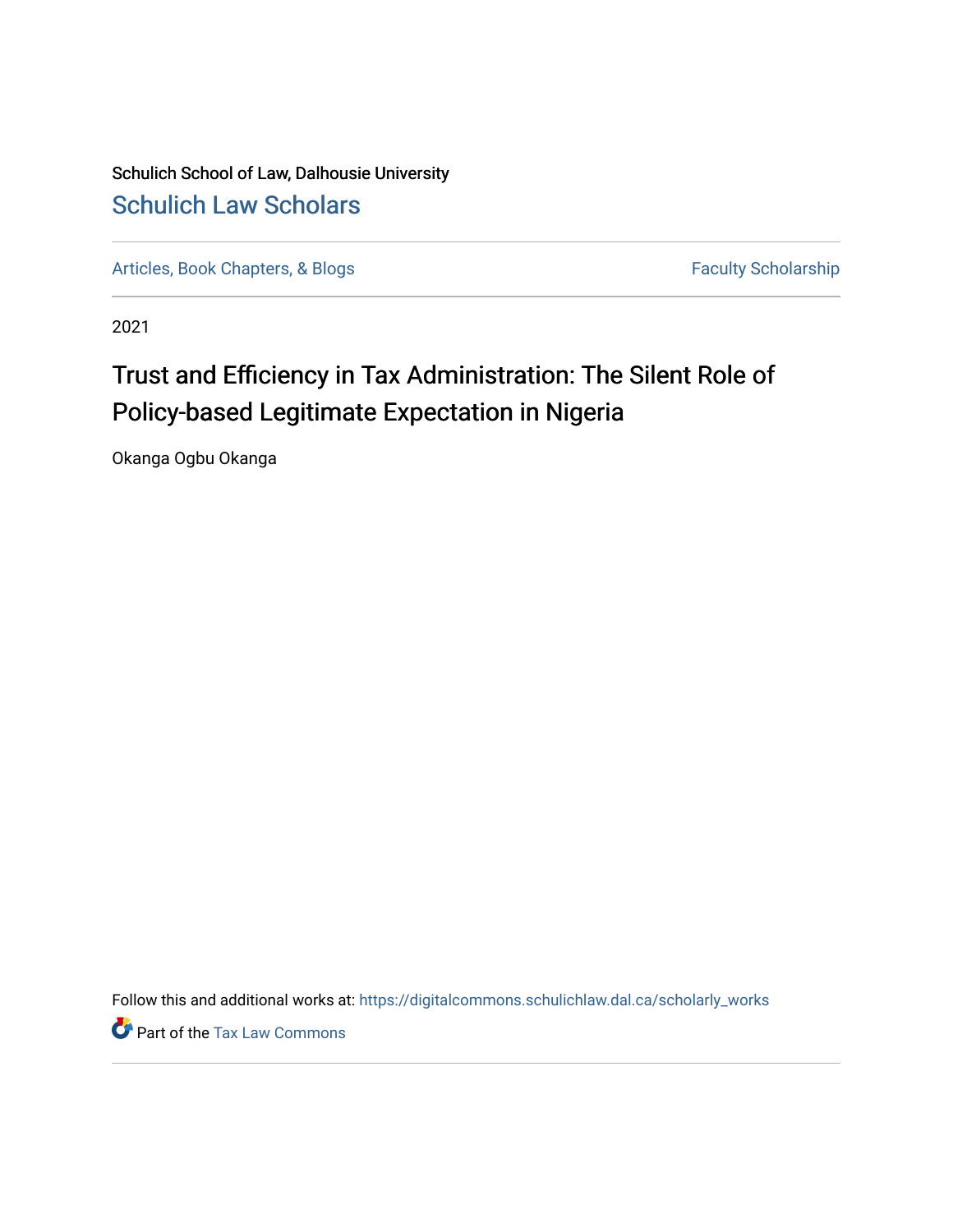## **TRUST AND EFFICIENCY IN TAX ADMINISTRATION: THE SILENT ROLE OF POLICY-BASED LEGITIMATE EXPECTATION IN NIGERIA**

*Okanga Ogbu Okanga<sup>1</sup>*

#### **Abstract**

The interaction between tax administration, discretion, and legitimate expectation has been widely explored. However, the subject has traditionally been approached from the perspective of legality and deeply focussed on how courts adjudicate cases bordering on the frustration of legitimate expectation by tax authorities. This is unsurprising, given that legitimate expectation evolved as a judicial remedy to check administrative unfairness and to provide certainty and trust in public administration. Cases show that this remedy is rarely accorded by the courts, which makes its efficiency questionable. Using Nigeria as a case study, this doctrinal paper explores the prospects of taking an alternative approach; one that focusses on what tax authorities, rather than the court, can and, perhaps should, do when confronted with claims of legitimate expectation, and how what they do potentially impacts public trust in the tax system. The concept of "trust" has played a useful role in shaping the jurisprudence of legitimate expectation. Some authors, likewise, advocate trust as the core underlying principle or justification for the protection of legitimate expectation. It is, however, the view of this author that, regarding taxation especially, adjudication is not a plausible way by which to engender trust between taxpayer and tax authority. Rather, only an approach that sees the tax authority leading positively on claims of legitimate expectation can engender trust. This approach will be more successful at making the taxpaying public trust the tax authority, since trust is more likely to derive from a symbiotic interaction between interested parties than through the actions of an intervener.

**Keywords:** Tax Policy, Tax Administration, Legitimate Expectation, Tax Certainty, Trust

#### **1. INTRODUCTION**

This paper examines whether there are policy reasons why the Nigerian tax authority should uphold, respect, or observe the legitimate expectations of taxpayers that arise in the course of tax administration, or that result from the exercise of discretion by the tax authority. Nigerian tax laws confer enormous discretion on the tax authority, which means the tax authority may choose, in particular circumstances, how to act or to exercise its powers. How the tax authority acts in a given case may give rise to expectations on the part of taxpayers. The taxpayer becomes disillusioned if the tax authority reverses its position on a matter. Not only does such resilement undermine the trust that should exist between the tax authority and the taxpayer, it can also expose the taxpayer to financial loss. Ordinarily, taxpayers are entitled to seek judicial review for the remedy of legitimate expectations where they feel that the tax authority has acted "unfairly." However, the legal doctrine of legitimate expectations does not provide significant assistance to taxpayers in such circumstances. The author proposes that tax authorities should, nevertheless, use their discretion to honour such expectations—not because there is a legal

<sup>&</sup>lt;sup>1</sup> LLM (Dalhousie); BL, LLB (Nigeria); PhD Candidate, Schulich School of Law, Dalhousie University. Email: okangaokanga2@gmail.com. The author thanks Peace Adeoye for her research assistance.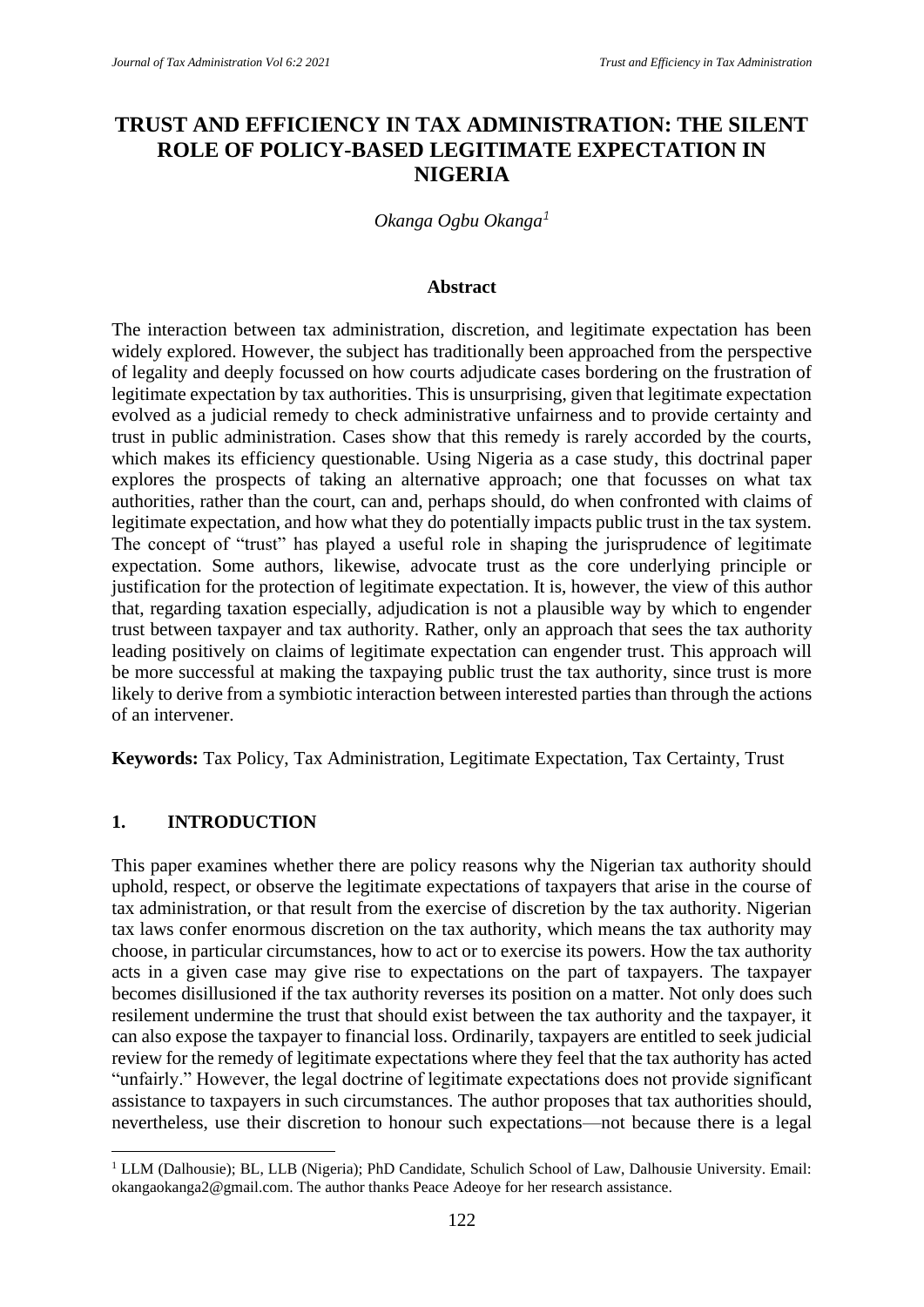obligation to do so, but because it is conducive to increasing trust and fostering administrability. The ultimate virtue of the proposal is that taxpayers are given legal certainty as to when they can trust that their tax authority will respect previous commitments; this approach simultaneously results in administrative benefits for the tax authority.

## **2. DISCRETION IN NIGERIAN TAX ADMINISTRATION<sup>2</sup>**

Like many socio-legal concepts, the term "discretion" perhaps defies precise definition. However, I attempt here to highlight a few authorities that bear out its use in this paper. Professor Hart observes that:

it seems to me then that discretion occupies an intermediate place between choices dictated by purely personal or momentary whim and those which are made to give effect to clear methods of reaching clear aims or to conform to rules whose application to the particular case is obvious (Hart, 2013, p. 658).

He also asserts that:

When we are considering the use of discretion in the Law, we are considering its use by officials who are holding a responsible public office. It is therefore understood that if what officials are to do is not rigidly determined by specific rules but a choice is left to them, they will choose responsibly having regard to their office and not indulge fancy or mere whim, though it may of course be that the system fails to provide a remedy if they do indulge their whim. The position may perhaps be clarified by distinguishing between the following pair of expressions: (1) the expression "a discretion," which means the authority to choose given on the understanding that the person so authorized will exercise discretion in his choice; and (2) the expression "discretion", which means a certain kind of wisdom or deliberation guiding choice (Hart, 2013, pp. 657-658).

The Nigerian Supreme Court has defined "discretion", in its general usage, as "that freedom or power to decide what should be done in a particular situation" (*Akinyemi v Odu'a Investment Co. Ltd*, 2012, 240). The same court has also defined it as the "equitable decision of what is just and proper under the circumstance or a liberty or privilege to decide and act in accordance with what is fair and equitable under the peculiar case guided by the principles of law" (*Artra Ind. Nig. Ltd v NBCI,* 1998*,* 35, paras B-D; *Ero v Ero,* 2018; *Sumaila v State*, 2012). It seems, from these statements, that the central element of discretion is "choice" (Rosenberg, 1971) which, in public law, entails the choice to exercise public authority one way or another, largely unhindered by external intervention or by the strictness of rules, yet characterised by wisdom and conscience (*Achie v Ebenighe,* 2013; *Iwuji v Federal Commissioner for Establishment,*  1985). Discretion is an endowment of Nigerian tax administration. Tax administration involves the assessment, collection, and accounting of all forms of taxes, as well as the implementation of tax laws and government policy guidelines on tax administration (Aniyie, 2012). Tax administration is one of the three components of the Nigerian tax system, the others being tax

<sup>&</sup>lt;sup>2</sup> Throughout this paper, the author uses the term "discretion" broadly to refer to other terms such as promise, concession, guidance, ruling, and representation. I use these terms to reflect any advice, information, guideline, position statement, etc. issued or expressed by the tax authority to a taxpayer/taxpayers either to enable their understanding of and compliance with tax law or to convey how the tax authority would treat any matter of fact or law in relation to the payment of tax by the taxpayer. I also use the terms "tax authority" and "the Revenue" interchangeably to refer to the government body that administers tax law.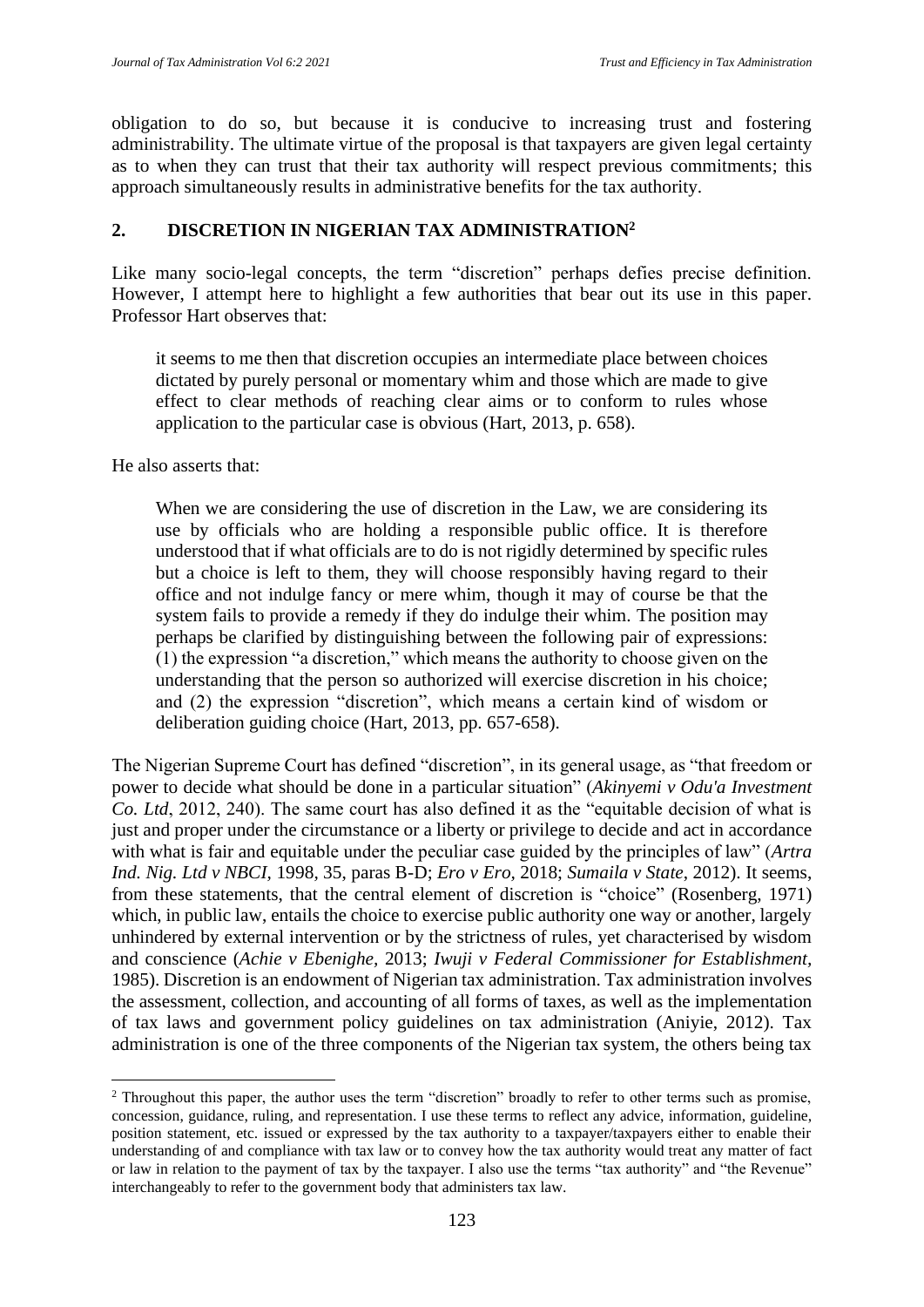policy and tax legislation (Aniyie, 2012). Discretionary powers accorded by tax legislation enable tax authorities to make flexible decisions that advance the administration of tax laws. Discretion is an integral part of public administration globally. In Nigeria, many, if not all, public authorities are conferred discretion—express or implied, broad or narrow—in the performance of their functions. In the context of tax administration, significant residual power is vested in the Federal Inland Revenue Service (FIRS) to exercise its discretion in managing Nigeria's tax system (see Federal Inland Revenue Service (Establishment) Act 2007, s. 25(1) [FIRS Act]).

Paragraph  $8(1)(t)$  of the FIRS Act provides that the FIRS shall, in addition to its express functions, "carry out such other activities as are necessary or expedient for the full discharge of all or any of the functions under this Act."<sup>3</sup> The scope of the discretion conferred in this provision is not easily determinable, especially in the context of the broad language used. Functions regularly performed by the FIRS, such as the issuance of tax rulings, information circulars, and explanatory notes to taxpayers, are not expressly prescribed by statute.<sup>4</sup> Yet, legal authority to perform such functions can be linked to omnibus provisions such as the above. There are various other provisions that impliedly empower the FIRS to exercise discretion (Okoro, 2019). These include: discretion to assess a taxpayer not by their actual assessable profit, but by a fair and reasonable percentage of that profit (Companies Income Tax Act 1961, s. 30(1), (CITA); discretion on the selection of transfer pricing method (Transfer Pricing Regulations 2018, reg 5); and discretion to extend time for tax compliance (CITA, s. 59; Petroleum Profits Tax Act 2004, s. 34). In the latter case, the author argues that the extension of time also implies a waiver of the penalty that would have applied if time was not extended (Okoro, 2019). The FIRS is also empowered, *inter alia,* with discretion to reopen assessment, raise additional assessment (CITA, s. 66), and to levy tax by distress of goods (CITA, s. 33(1) and s. 86). The tax laws contain provisions that allow the tax authority to make adjustments as it deems fit for the purpose of protecting the revenue base from erosion (CITA, s. 13(2)(d) and s. 22, for instance).

There are various reasons why tax laws confer discretion on the tax authority. The nature of tax administration is such that, once the tax legislation has been enacted, the tax authority assumes responsibility for administering it in order to meet its intended effect. The administrators foster the practicability of the law by ensuring compliance (Olokooba, 2019). The provision of tax guidance, for instance—an aspect of discretion—is an integral part of this function. Guidance provides taxpayers with insights into relevant developments in tax and offers the interpretive position on how the tax authority will apply tax legislation, especially where the provision is unclear or where the tax authority has discretion to act one way or another. A taxpayer who is eager to avoid confrontation will willingly comply.

The sheer size and complexity of the tax *corpus juris* also necessitates the exercise of discretion. In a given tax system, governments levy different forms of taxes under different names. In some instances, taxpayers do not know when to pay, which mode of payment to use, who to pay, or how to ascertain whether the payment is a tax or something else (Olokooba, 2019). In some cases of ambiguity, clearly worded and easy to understand representations by public authorities will serve to guide an individual's actions and decisions (Schønberg, 2000).

<sup>3</sup> Subsection 8(2) of the FIRS Act further provides that "the Service may, from time to time, specify the form of returns, claims, statements and notices necessary for the due administration of the powers conferred on it by this Act<sup>"</sup>

<sup>4</sup> See, generally, FIRS (2020). See also FIRS (1993); FIRS (1998); FIRS (2010a); FIRS (2010b); FIRS (2018a); FIRS (2018b); FIRS (2012); FIRS (2019b); FIRS (2019a) etc.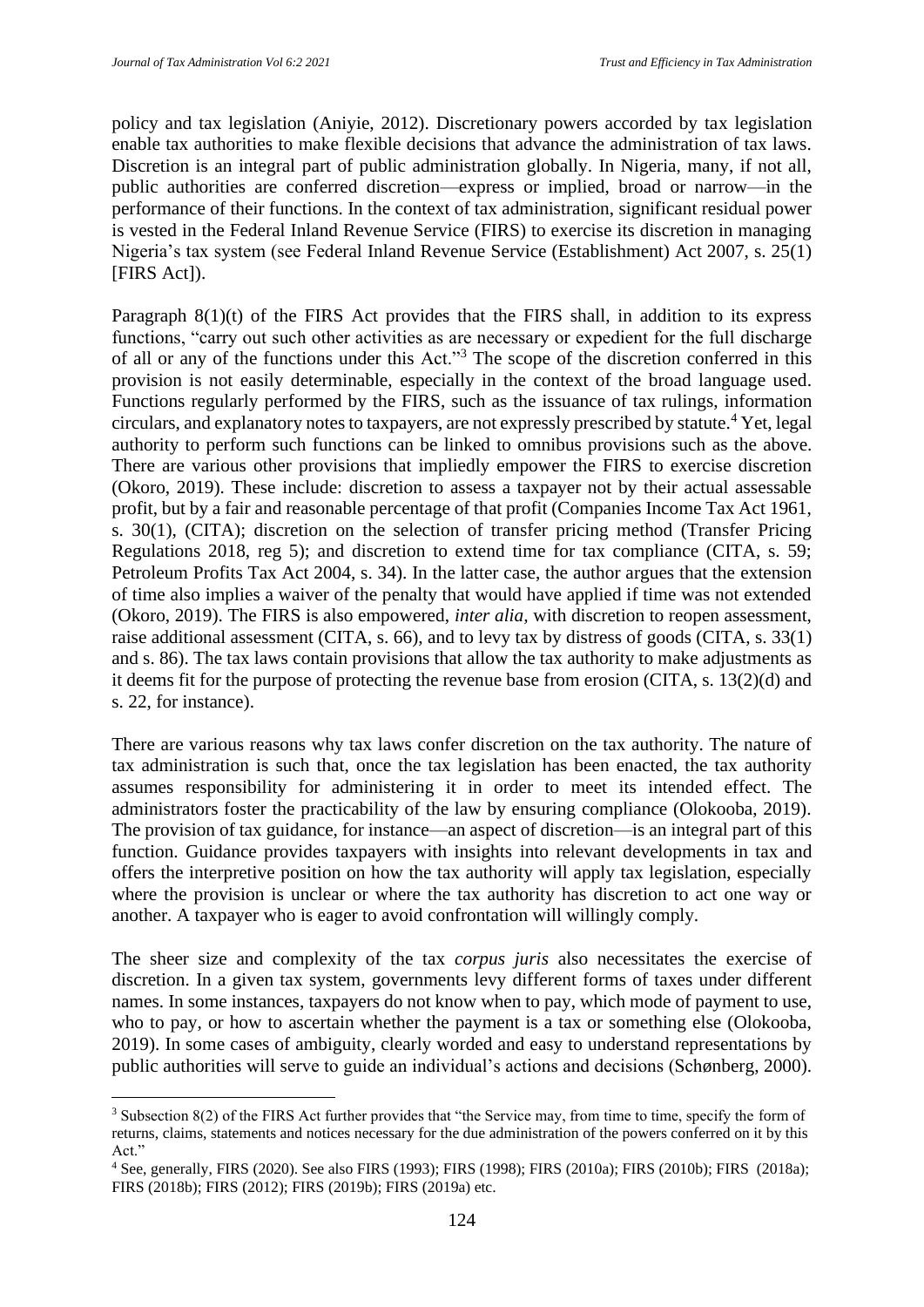The words of the U.K. Court of Appeal, per Moses LJ, in *Gaines-Cooper* (2010), usefully explain the importance of tax guidance specifically:

The importance of the extent to which thousands of taxpayers may rely upon guidance, of great significance as to how they will manage their lives, cannot be doubted. It goes to the heart of the relationship between the Revenue and taxpayer. It is trite to recall that it is for the Revenue to determine the best way of facilitating collection of the tax it is under a statutory obligation to collect. But it should not be forgotten that the Revenue itself has long acknowledged that the best way is by encouraging co-operation between the Revenue and the public… Co-operation requires fair dealing by the Revenue, and frank and open dealing by the public. Of course the Revenue may refuse to give guidance and re-create a situation in which the taxpayers and their advisers are left to trawl through the authorities to find a case analogous to their own, or, if they are fortunate, a statement of principle applicable to their circumstances (*Gaines-Cooper,* 2010, para 12).

It is clear from this quote that guidance, in addition to facilitating the collection of tax, strengthens the relationship between the taxpayer and the tax authority, provided that both sides are dealing fairly. Guidance also provides assurance to taxpayers who are making important investment decisions. As far back as 1962, this point was stressed by the former U.S. Commissioner of the Service, Mortimer Caplin, who noted that "with complex tax laws and high tax rates, it is understandable why taxpayers frequently hesitate to move on important business transactions without some official assurance of the tax consequences" (Givati, 2019, p. 147).

Again, it is important to reiterate that the exercise of discretion in tax administration is necessitated by the very fact that statutory provisions cannot contemplate all circumstances (Abdulrazaq, 2016). This situation leaves gaps that administrative discretion attempts to fill. One scholar forcefully asserts that it is impossible to have a government of laws and not of men to the extent that public officers, such as tax authorities, exercise vast discretionary power, and that we cannot change this reality—the exercise of discretion by public officers—because we simply cannot have a government or legal system without a large amount of discretionary power (Davis, 1970). Thus, according to him, discretion, even unguided discretion, is an absolute necessity for every legal system (Davis, 1970)*.* Unless the Act of Parliament were made with supernatural prescience, the enduring relevance of the exercise of discretion in tax administration cannot be over-emphasised. Therefore, the justification for discretion is often the need for individualised justice (Adedokun, 2017).

A peculiar factor that makes discretion indispensable in the tax system is the self-assessment regime. Nigeria is one of many countries that operate a self-assessment system of tax compliance. Under self-assessment, the taxpayer is granted the right, by law, to accurately compute their own tax liability, pay the tax due, and produce evidence of tax paid at the time of filing their tax return at the tax office on the due date (Appah & Nkwazema, 2014; Silvani & Baer, 1997). On the other hand, the tax authority is responsible for ensuring taxpayers' compliance with the tax law and administration process through compliance and enforcement activities that may include the application of statutorily prescribed sanctions (Silvani & Baer, 1997).

Self-assessment tax compliance in Nigeria is governed by the Tax Administration (Self-Assessment) Regulations 2011. Overall, these regulations seek to provide some guidance and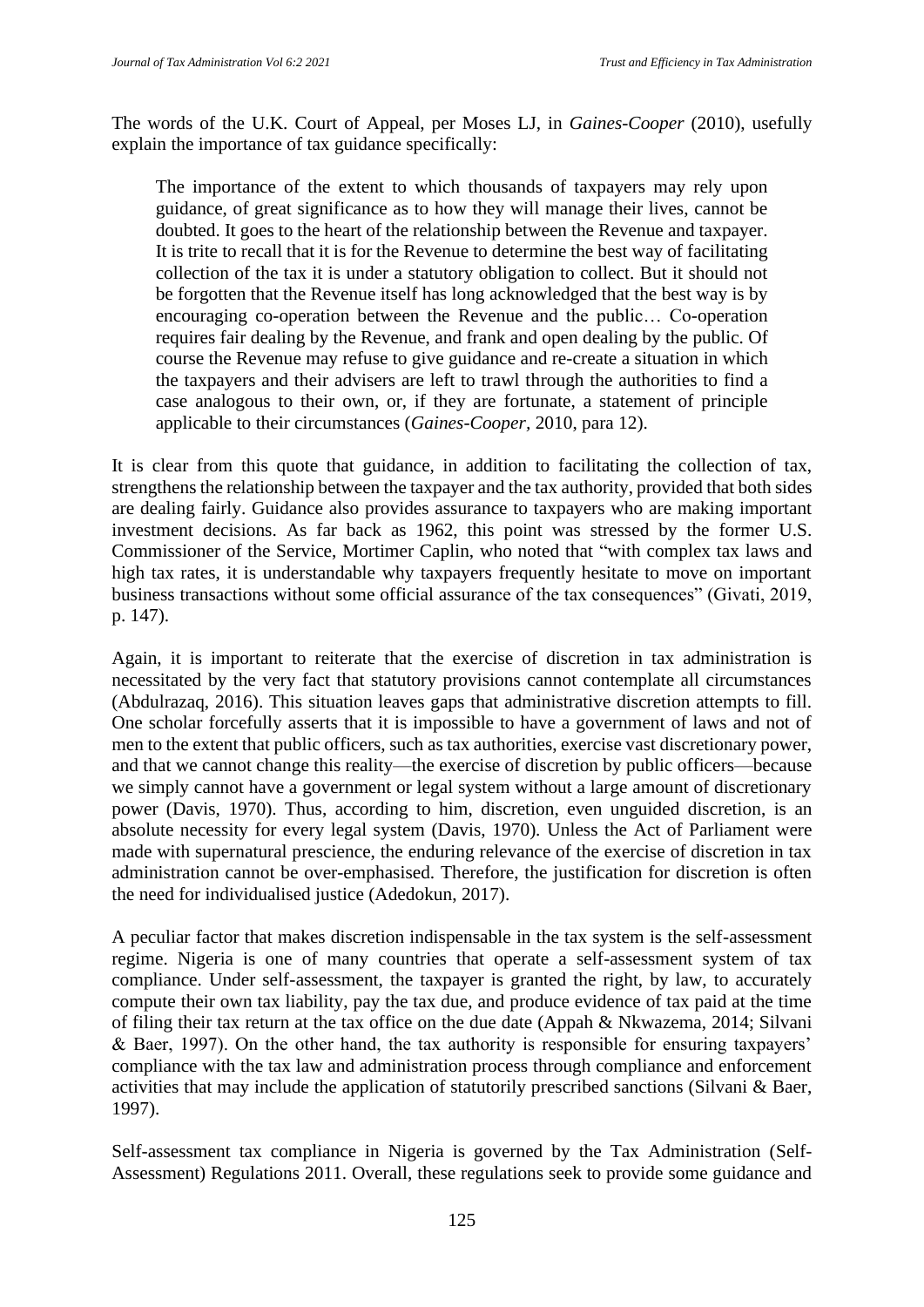introduce some level of consistency in the filing of self-assessment tax returns (Oyedele, 2012). It is implicit that an understanding of the requirements of the substantive tax legislation is a precursor to this do-it-yourself method, since a taxpayer who does not understand their tax liabilities would most likely not know what to file. Given that the tax rules are not always as simple as breaking an eggshell, it is sacrosanct that the taxpayer receives some form of external assistance on how to efficiently make computations. While some taxpayers can afford the services of competent tax advisors, not all taxpayers can. Moreover, even expert tax advisors cannot always tell with certainty how the tax authority would apply a specific tax provision, especially one that is ambiguous. The absence of guidance may also circumvent the ability of the taxpayer to plan their affairs prudently, even in the most genuine of cases. These factors further underline the importance of tax guidance.<sup>5</sup>

Again, guidance enables taxpayers to better apply filing rules, which reduces the need for the Revenue to conduct intense tax audits. This allows the Revenue to channel limited resources to matters that require closer attention. Guidance can also help to ensure a uniform application of tax law to taxpayers, which engenders equity among similarly placed taxpayers. When guidance is publicly provided, all taxpayers can more readily ascertain the position of the tax authority on specific matters, which reduces the likelihood of similarly placed taxpayers being treated differently by individual tax officers.

Notwithstanding these positives, it is evident that the exercise of discretion by tax authorities also presents problems. Among these are the questions of whether and when the tax authority can or should change a position that it has conveyed to a taxpayer and which the taxpayer has acted on. Incidentally, in Nigeria, a taxpayer cannot confidently rely on FIRS guidance to determine their tax position because the FIRS may change its position after previously providing guidance or exercising it discretion one way or another. The current policy seems to be that the FIRS does not consider itself obligated to abide by guidance provided to taxpayers. In any case, no hard law compels the FIRS to do so. This may, at least in theory, pose problems for taxpayers who rely on such guidance to make business decisions or otherwise arrange their affairs (Onyenkpa & Ayoola, 2014). What then is the fate of a taxpayer whose interest stands to be undermined by an abrupt FIRS resilement?

## **3. LEGITIMATE EXPECTATION**

Under Nigeria's court system, a person can, generally, seek judicial review of a decision or action of an administrative body if such decision or action is deemed to unfairly prejudice that person (see *ACB Plc. v Nwaigwe,* 2011; *Bakare v Lagos State Civil Service Commission,* 1992; Constitution of the Federal Republic of Nigeria 1999, paras 6(6)(a) & (b); Federal High Court Rules, 2019, Ord 34; High Court of Lagos State Rules, 2019, Ord 44; *Military Governor of Imo State v Nwauwa,* 1997; Ogbuabor, 2012). Legitimate expectation is one of the remedies improvised by the courts to deal with such situations. Legitimate expectation is a shorthand for the public law principles that will, in some circumstances, place limitations on a public authority's ability to act inconsistently with a person's expectation as to how the authority would exercise its powers in a particular situation or case, where the expectation is reasonably based on a representation by, or consistent past practice of, the authority (Bates, 2011). In the context of taxation, the concept of legitimate expectation provides that, where a tax authority gives an opinion or clarification on a tax issue (either on its own or in response to a specific

<sup>&</sup>lt;sup>5</sup> The self-assessment system is not without cost. It provides greater opportunities for tax avoidance and evasion, undermining the tax base and reducing government revenues (Tanzi & Shome, 1993, cited in Ansari & Sossin, 2017).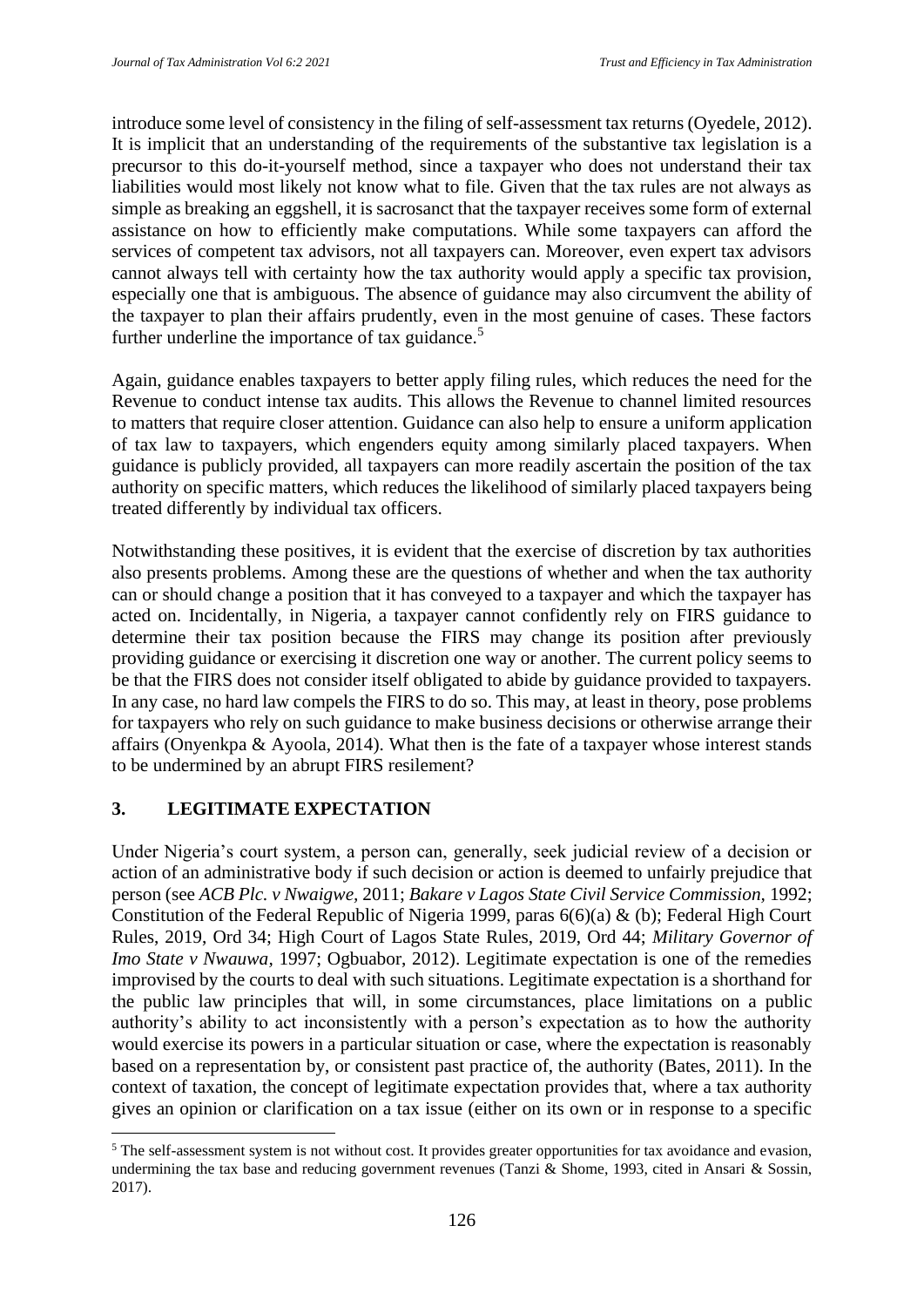request by a taxpayer, with full disclosure of the facts) and the taxpayer has relied on the clarification, the tax authority should not retrospectively reverse its position (Onyenkpa & Ayoola, 2014). Legitimate expectation creates a basis upon which taxpayers can adopt and rely on official representations and patterned tax practices with the assurance (which is indeed the legitimate expectation) that the relevant tax body would maintain its expressed position or promise; or at least that the courts would intervene if the tax authority reneges (Okoro, 2019). The concept can be traced to the modest pronouncements of Lord Denning in the English case of *Schmidt & ors v Secretary of State for Home Affairs* (1969)*.* <sup>6</sup> Since that case, the concept has been assimilated into the legal systems of many countries (Abbas, 2008; Groves & Weeks, 2017) and has been applied in various areas of law, including immigration and taxation (see *AG Hon Kong v NG Yuen Shiu,* 1983; *Council of Civil Service Unions & Ors v Minister for the Civil Service,* 1984; *Ex p Asif Mahmood Khan,* 1984*; Ex p Ruddock,* 1987; *ex parte MFK Underwriting Agents Ltd*, 1990; *Ex p Walker,* 2000; *Oloniluyi v Secretary of State for the Home Department,* 1989; *R v Ministry of Defence, R (Reprotech (Pebsham) Ltd) v East Sussex County Council,* 2003). In a legitimate expectation claim, the ingredients that courts typically look at are: (1) prior disclosure by the claimant; (2) a clear and unqualified representation; (3) communication to the claimant (or "class"); and (4) detrimental reliance by the claimant (Fordham, 2001; See *R v North and East Devon Health Authority, Ex parte Coughlan* [2000] 3 All ER 850; *United Policyholders Group and others v Attorney General of Trinidad and Tobago* [2016] UKPC 17, [2016] 1WLR 3383). Sometimes, even if those factors exist, which means there is a valid expectation, the claimant's case can only succeed if there is no overriding public interest (*Aozora v HMRC,* 2019; *Ex parte Coughlan* 2000; *Hely-Hutchinson v HMRC,*  2017; *United Policyholders*, 2000).

Legitimate expectation became a part of Nigerian law through the case of *Stitch v AG Federation* (1986), where the Supreme Court of Nigeria bound the Nigerian government to representations made to the appellant in respect of the payment of import duty after the government reneged on its earlier position to the detriment of the appellant. Subsequent Nigerian cases relating to legitimate expectation have been tax cases (*Federal Board of Inland Revenue v Halliburton,* 2014; *Transocean v FIRS,* 2017; *VF Worldwide Holdings Ltd v FIRS,*  2016). Incidentally, each of those cases was decided against the taxpayer. In each case, the court found that the taxpayer failed to establish the existence of one or more of the relevant elements of legitimate expectation. This has led some to conclude that judicial attitude to legitimate expectation in tax matters in Nigeria is not very accommodating (Ndibe, 2018; Okoro, 2019; Olajide & Salu, 2015; *Saipem v FIRS,* 2018). This very limited success in legitimate expectation litigation is common to other jurisdictions. In the U.K., for instance, it is fairly difficult to find cases where substantive legitimate expectations arguments have succeeded and more difficult still to find cases where the courts have actually directed the public authority concerned to uphold the expectation (Tomlinson, 2017b). Empirical conclusions reached by Professor Robert Thomas, from England, support this view, highlighting that, in quantitative terms, the number of successful legitimate expectation cases is small; there are just five (*Coughlan,* 2000; *ex parte Khan*, 1984; Thomas, 2017, pp. 62-63; *R (HSMP Forum) v Secretary of State for the Home Department,* 2008; *R v (Luton Borough Council and others) v Secretary of State for Education,* 2011; *R (Bibi) v Newham London Borough Council,* 2002). Even more compellingly, in another common law jurisdiction, India, a survey of the Supreme Court decisions on substantive legitimate expectation shows that of 34 cases litigated between 1992 and 2012, none was successful (Chandrachud, 2017). Suffice

 $6$  The protection of legitimate expectations is, however, said to originate from the German public law principle of *Vertrauensschutz*, which seeks to ensure that "everyone who trusts the legality of a public administrative decision should be protected". See Schroeder (2005).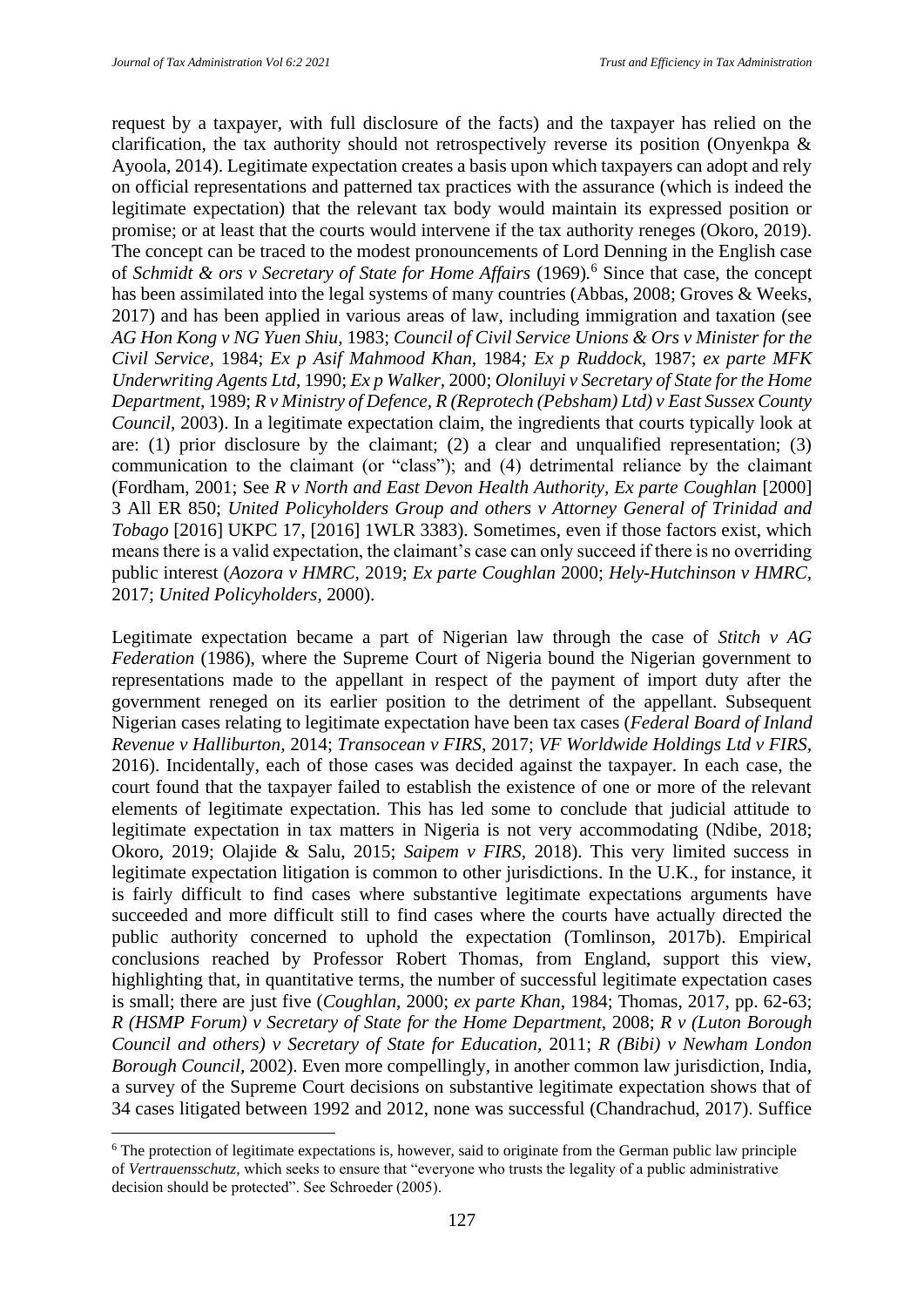it to say that, in Nigeria, *Stitch v Attorney-General* remains the only successful case. The factors/arguments that usually militate against judicial protection of legitimate expectation especially substantive legitimate expectation—include that the principle undermines the public interest (perhaps by risking a reduction of the tax base), contravenes the fundamental principles, such as the rule of law, statutory limitation or *ultra vires*, 7 as well as the cardinal principle of separation of powers (see Brooks, 2011; Forsyth, 2011; Jowell, 2000; Maluleke, 2011; Stewart, 2000; Tomlinson, 2017b; see the Nigerian cases of *AG Abia State v AG Federation,* 2003; *Ahmad v Sokoto State House of Assembly,* 2002), and fetters administrative discretion (Varuhas, 2017). Judicial attitude to legitimate expectation in Nigeria is, perhaps, summed up by the pronouncement of Saidu J of the Federal High Court in *Saipem v Federal Inland Revenue Service* (2014): "It is not the issue of resiling of earlier statement [sic] that is important now. What is important are the various provisions of law guiding payment of tax in Nigeria".

With what appears to be conscious judicial restraint towards the protection of legitimate expectation, $8$  it seems that the fate of the taxpayer rests in the hands of the tax authority and that only a favourable administrative policy towards legitimate expectation can preserve the interests of the taxpayer when such claims arise. Short of a favourable policy of adherence to legitimate expectation, the tax authority has the carte blanche (subject to limits of legality) to waver as it deems fit in dealing with taxpayers. Put another way, the tax authority may dishonour its promises, provided that it does not appear to contravene the express provisions of the relevant tax statute in so doing. This may, of course, result in graver uncertainty, and in eroded public trust and confidence in tax administration.

## **4. JUSTIFYING THE PROTECTION OF TAX-BASED LEGITIMATE EXPECTATION**

It seems evident from available English case law that the two most prominent explanations for why the courts protect legitimate expectation is the importance of ensuring "fairness" and to prevent decision-makers from "abusing their power" (Reynolds, 2010, p. 331). Thus, there are various cases where the courts' approaches to legitimate expectation were concerned with the "duty to act fairly" or where fairness has either expressly or implicitly been considered to be central to the doctrine (see, for instance, *Attorney-General of Hong Kong v NG Yuen Shiu,*  1983; *R v Inland Revenue Commissioners, ex parte MFK Underwriting Agents Ltd*, 1990, 1570; *R* v *Minister for the Civil Service ex parte CCSU,* 1985, 415; *Stitch,* 1986). Likewise, there are cases where the courts have grounded the protection of legitimate expectation on the need to

<sup>7</sup> See, for instance, *FBIR v Halliburton* (2016), where the court asserted the supremacy of the tax statute over FIRS discretion. *Ultra vires* and statutory supremacy are well recognised in Nigerian jurisprudence. See *Menakaya v Menakaya* (2001)*; Psychiatric Hospital Management Board v Ejitagha* (2000).

<sup>8</sup> While highlighting apparent judicial restraint and doctrinal obstacles as strong reasons for the limited success of legitimate expectation cases, it is also important to acknowledge that legitimate expectation cases do fail on their facts. That is to say that some legitimate expectation cases fail, not because the court is not willing, but because the facts established by the plaintiffs simply do not meet the criteria for successful outcomes. Cases are often unsuccessful because the plaintiff fails to demonstrate the existence of one or more of the ingredients of legitimate expectation: that the representation was clear and unambiguous (*Saipem v FIRS,* 2018); that the plaintiff relied on the representation (*Saipem v FIRS,* 2018); and that the plaintiff made necessary factual disclosures to the authority about the transactions that elicited the representation (*Halliburton, Transocean Drilling, VF Worldwide Holdings*). What is common to these cases—a source of optimism—is that the way in which the court went about dissecting the facts of each case suggests that the court was somewhat inclined to consider each on its merit rather than completely dismiss them on grounds of legality. From an administrative perspective, it is also possible—this is merely speculative—that some of the more meritorious legitimate expectation cases do get resolved amicably between taxpayer and tax authority. One cannot rule out this possibility.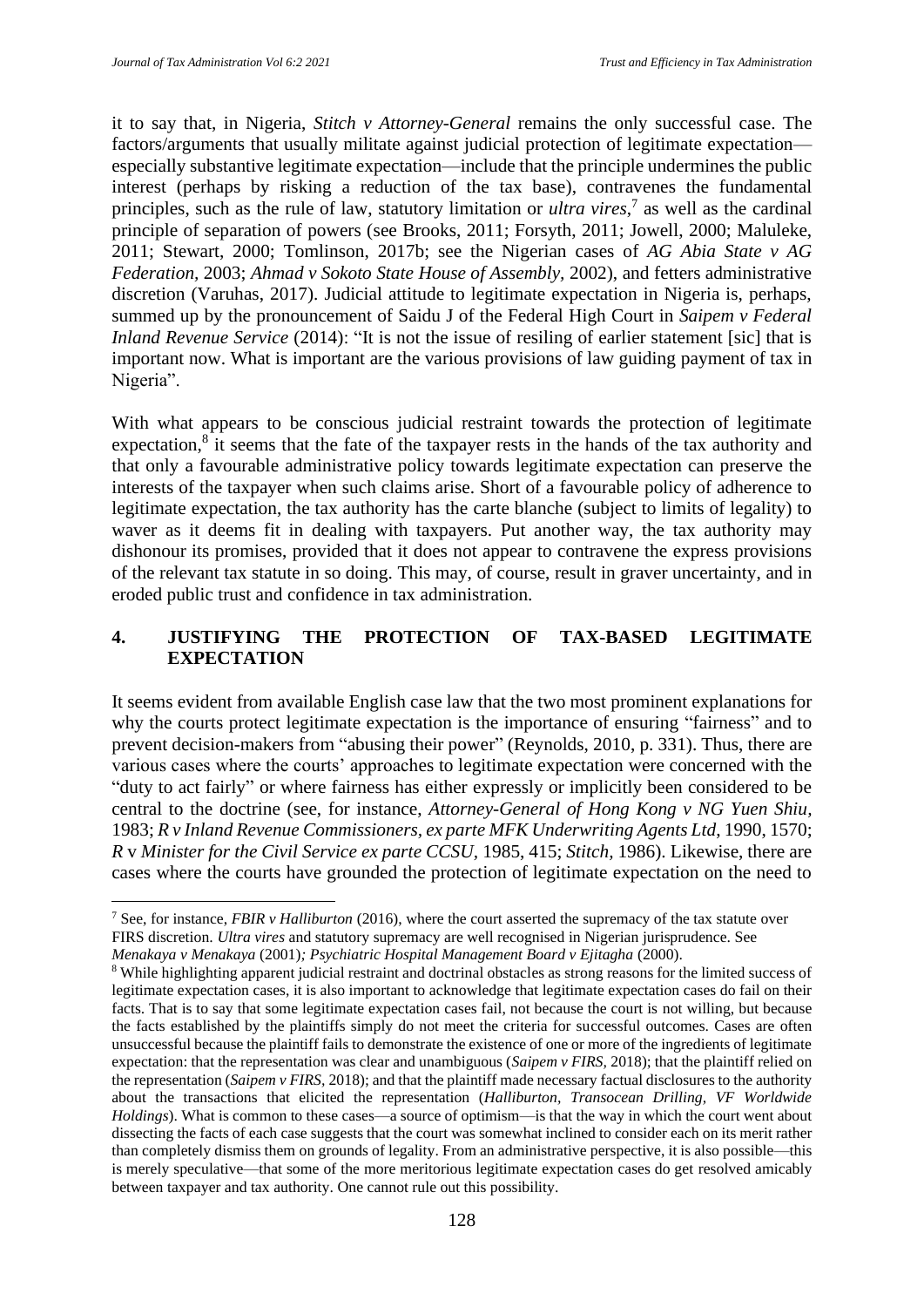prevent abuse of power by the public authority. In these cases, what the courts seem to be saying is that "we will intervene to protect an expectation in order to preclude public authorities from abusing their powers when dealing with members of the public" (see *R* v *Education Secretary ex parte Begbie,* 2000; *R (Bancoult) v Secretary of State for Foreign and Commonwealth Affairs* (2)*,* 2008; *R* v *Education Secretary ex parte Begbie,* 2000; *R v IRC ex parte Preston,* 1985). There is also judicial support for the proposition that legitimate expectation is predicated on the rule of law (see *Rainbow Insurance Company Ltd v Financial Services Commission,* 2015, 51). Judicial concern for the dignity and autonomy of individuals in their dealings with administrative decision-makers evokes the rule of law, as "a principle of institutional morality" (Daly, 2017, p. 107; Jowell, 2015). In legitimate expectation cases where the rule of law is invoked, courts are typically concerned by the effect on individuals of promises being broken or settled expectations being disrupted (Daly, 2017).<sup>9</sup>

In Nigeria, the few decided cases (*Stitch,* for instance) evidence the Nigerian Supreme Court's endorsement of the principles of fairness and non-abuse of power, as well as good administration, as the "moral compass" of legitimate expectation. Instructively, the Nigerian Supreme Court has also endorsed confidence and trust as justifications for the protection of legitimate expectation.

The rationale which I gather from these decided cases is that a Government in which the citizen is entitled to repose confidence and trust, is not expected to act in breach of the faith which it owes to the citizen, and if it does so act, the courts will intervene. The right of the appellant in this case to be issued an import licence, on terms prescribed by the Minister on compliance with those terms, had vested. It was the right of the citizen which could not be ignored (*Stitch v AG Federation,*  1985, 1029, A-B).

Among scholars, there seems to be a lack of consensus on what *the* underlying basis for the protection of legitimate expectation should be; or indeed, whether there is a need to deliberate on such a basis at all (Tomlinson, 2017b). Various theories have been advanced to justify the protection of legitimate expectation. Proponents often lean on theories such as fairness,<sup>10</sup> trust (Reynolds, 2010), social confidence (Watson, 2010), good administration (Daly, 2017), legal certainty (Romano, 2002), and the rule of law (Daly, 2017). In addition, utilitarian arguments on the protection of legitimate expectation focus on the gains of protection vis-à-vis the ills of non-protection (Barak-Erez, 2005).

## **5. THE CONCEPT OF TRUST**

Of the various theories offered as justification for the protection of legitimate expectation, one—Paul Reynolds's (2010) theory of trust—merits particular attention. Reynolds starts by criticising other justifications. He criticises the principles of fairness and abuse of power as being inadequate—although not irrelevant—to explain and guide the application of legitimate expectation (Reynolds, 2010). Reynolds advocates for the concept of "public trust" as the principle that both fits well with the doctrine and can provide guidance for its application. He asserts that the reason why it is unfair to breach a legitimate expectation is because this would

<sup>9</sup> Some critics, however, argue that it is hardly evident that protecting substantive legitimate expectations forms an essential ingredient of promoting the rule of law. See Groves (2008), cited in Chandrachud (2017).

<sup>&</sup>lt;sup>10</sup> This has been the predominant theme in judicial authorities. As a concept, fairness is traceable to general principles of natural justice as postulated by thinkers like Thomas Aquinas, Immanuel Kant, and John Rawls.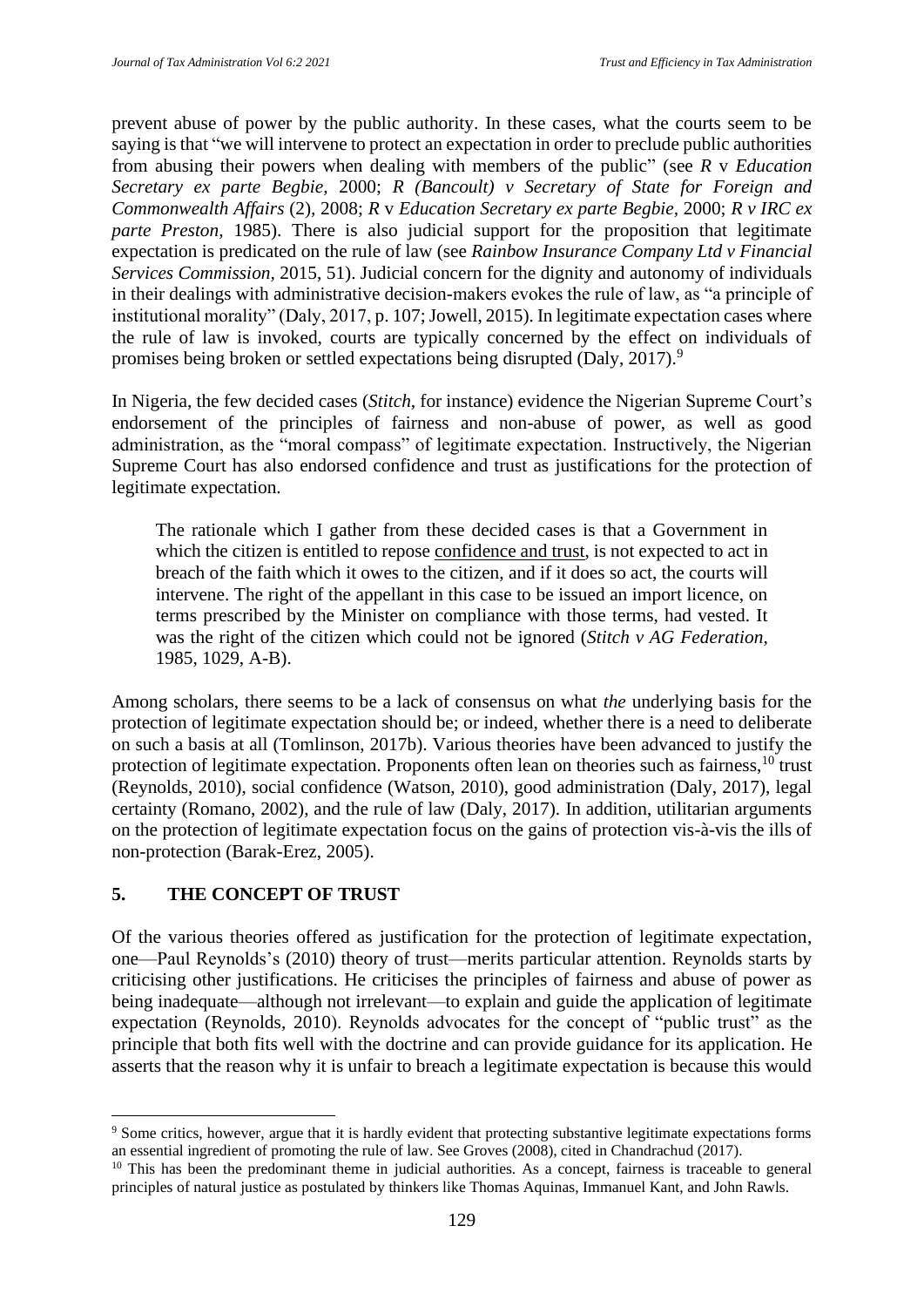breach the claimant's trust in the public authority, and so would be an abuse of power and contrary to good administration (Reynolds, 2010).

Like Reynolds, Watson (2010) views legitimate expectation from a sociolegal standpoint. The author believes that promises exist not just as statements but also as social conventions that carry with them a number of socially programmed assumptions. The foremost element of this social convention is an invitation to an individual to place their confidence in the promise maker. Thus, the promise exists as a recognised social convention of trust that is vital to avoid a society dominated by self-interest and duplicity. To break a promise is to directly interfere with the liberty of the person or persons who have relied on that promise. Thus, for Watson (2010), the enforcement of a legitimate expectation is the judicial protection of a moral obligation that the public authority has freely solicited.<sup>11</sup> Likewise, Ahmed and Perry (2014) state that there is a moral rule that requires promises to be kept. If a public body promises to follow a procedure or make a decision, it triggers the application of the promise-keeping rule, and that public body is, therefore, required to fulfil that promise (Ahmed & Perry, 2014). These views align with the view that "good government depends upon trust between the governed and the governor. Unless that trust is sustained and protected, officials will not be believed, and government becomes a choice between chaos and coercion" (Wade & Forsyth, 2009, as cited in Watson, 2010, p. 641). These views also find judicial support in Nigeria in *Stitch*, where the Supreme Court remarked that "the citizen is entitled to repose confidence and trust" in the government (*Stitch v AG Federation,* 1986, 1029, A-B).

Reynolds's (2010) theoretical postulation of a general public trust as the basis of legitimate expectations,<sup>12</sup> which, as noted, aligns with the views of Watson and Forsyth (2009, as cited in Watson, 2010), is meritorious, especially when one views the relationship between the tax authority and the taxpayer as one between a service provider and consumer, and considers the importance of trust in such a mutual relationship. Trust might even be adjudged the principle that provides the most plausible justification for legitimate expectation from a tax perspective. Trust appears, in that sense, to be a low-hanging fruit as far as the interest of the taxpayer is concerned, especially when compared with more demanding concepts like a "high degree of unfairness" or "unfairness amounting to an abuse of power" sometimes advocated by the courts (see *Aozora,* 2019; *Ex p. Unilever Plc,* 1996, 695a; *Hely-Hutchinson,* 2017, para 72; *R (Dixons Retail plc) v HMRC,* 2018, 2556, para 62). This is especially so if abuse of power is to be measured on the scale of the egregious conduct of the public authority in *Stitch*. Suffice it to say that a taxpayer's claim would be more feasible if the court views it from the angle that the tax authority's repudiation of a promise amounts to a betrayal of trust reposed in the tax authority rather than an abuse of power.

The postulations of Reynolds (2010) and Watson (2010) also appear to be in tune with the tax policy objective of certainty. By anchoring legitimate expectation on trust, the court would invariably be helping to entrench a more certain tax system. Be that as it may, it is my view

 $11$  Watson's (2010) priority is similar to that of Reynolds (2010), in that it seeks the protection of a moral code. For Reynolds (2010), that code is a general trust, while for Watson (2010), it is a morally binding promise. For both authors, damage is done to both the society and the public institution if public authorities do not keep their promises.

<sup>&</sup>lt;sup>12</sup> Reynolds (2010) elaborates that "an example of trust informing the standard of review might be that where a promise is made to a large group of people whilst the court will appreciate that this promise is less intimate and contract-like than had the group been very small, it will go on to note that the overall connection between general public trust and good administration must not be forgotten… and that failing to protect the relevant expectation could cause serious injury to general public trust given the number of people involved, such that something beyond a light-touch review is called for" (p. 348).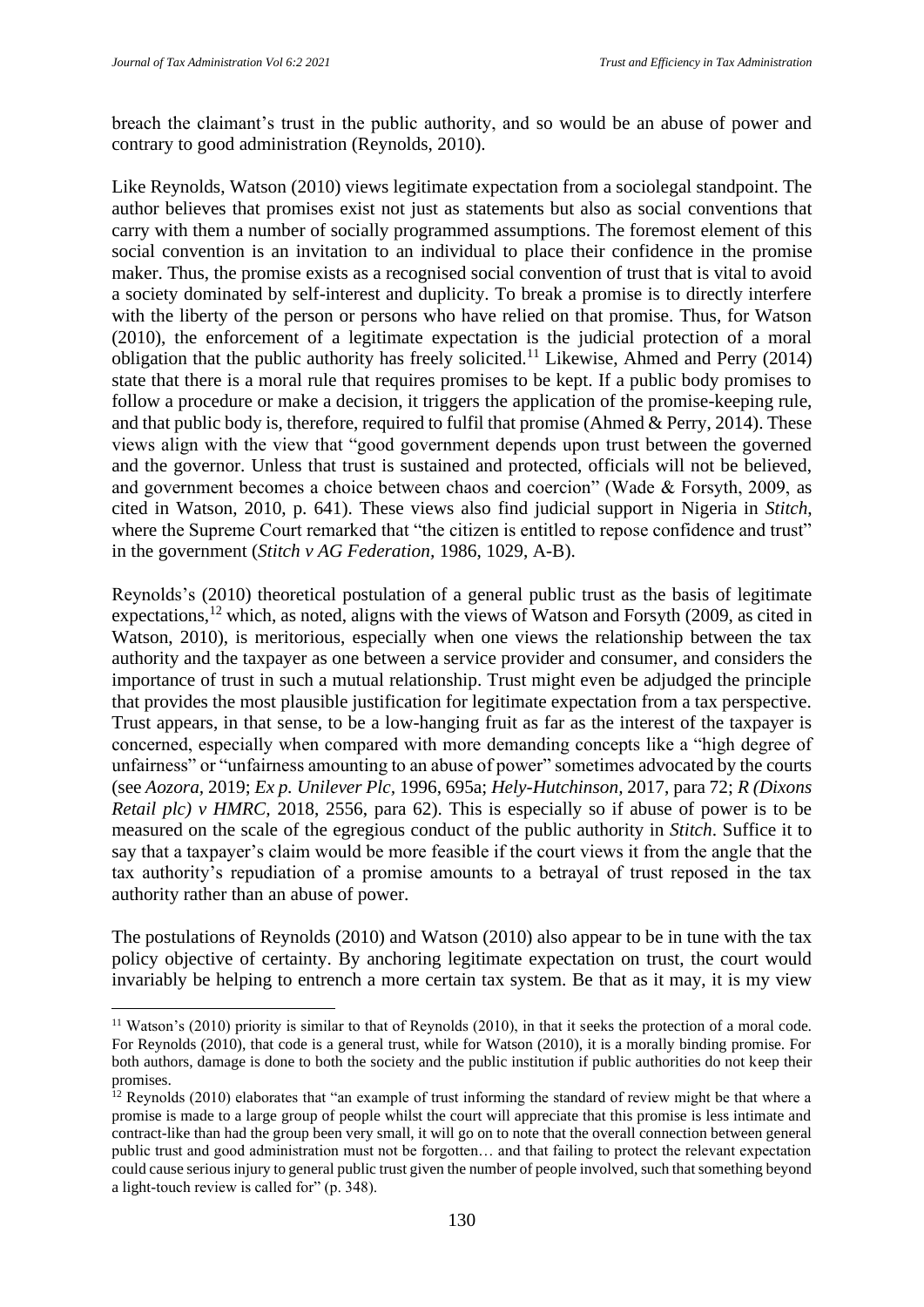that there are reasons why the concept of trust cannot work from a judicial perspective of legitimate expectation.<sup>13</sup> The one reason that is relevant to this paper is forum-related. It is doubtful that the court is the appropriate forum in which to foster or fine-tune public trust in administrative bodies. While trust is undoubtedly an important value, it is, perhaps, counterintuitive to suppose that trust in the Revenue, as a distinct entity, can somehow be fostered by the court through its cohesive powers rather than by the Revenue itself acting in a manner that would elicit or maintain trust. To illustrate, can A (the taxpayer) maintain trust in B (the tax authority) because of the actions of C (the court), especially at a point where B has broken its promise to A? I think it is logically coherent that it is only the actions of B that can reinstate or maintain the trust of A. The court binding the tax authority to a broken promise made to a taxpayer will not make the taxpayer trust the tax authority or the tax system. It might make the taxpayer trust in the court as a viable forum by which to seek redress, but that trust is reposed in the court, not the tax authority.

Despite the misgivings expressed above, it must be said that legitimate expectation has the capacity to engender trust in public administration if approached from a different perspective: a non-adjudicatory perspective. Put differently, it is plausible to explain legitimate expectation as an engenderer of trust between the taxpaying public and the tax authority if legitimate expectation is upheld by the tax authority rather than being enforced by the court. It is pertinent to note that while the doctrine of legitimate expectation lawfully allows tax authorities to renege on previous commitments—provided that no substantial unfairness is present—it does not mean that tax authorities *should* renege. The tax authority must be able to discern when it is overall more beneficial to honour a commitment than not. That in itself underscores judicious use of discretion.

It is important to iterate at this point that discussions on the subject have mainly focussed on judicial protection of legitimate expectation (see, for instance, Ahmed & Perry, 2014; Chandrachud, 2017; Groves, 2008; McHarg, 2017; Murcott, 2015; Varuhas, 2017; Wright, 1997). These discussions have mainly examined the legal possibility and parameters of enforcing tax-based legitimate expectation in court. This paper, at this point, aims to shift the conversation from the traditional approach that focusses on judicial protection to an approach that focusses on administrative adherence; that is, an approach that focusses on how and why a public body, particularly the Revenue, can observe or uphold the legitimate expectations that it creates.<sup>14</sup> I consider this discussion pertinent because, while the court has an important role to play in ensuring that the Revenue's commitments to taxpayers are honoured, the Revenue itself has a managerial responsibility to the tax system to try to honour those commitments. Some writers have suggested that the current situation, where the FIRS has severally expressed a view on a tax issue and subsequently reversed itself, might see the tax authority find itself in a position where its views on tax matters are considered irrelevant (Onyenkpa & Ayoola, 2014).

 $13$  One reason is that, contrary to Reynolds's (2010) views, the fact that a trust is breached may not always amount to abuse of power; nor would it always be unfair. That conclusion would depend on the circumstances in which the trust was breached and not just the fact that trust was breached.

<sup>&</sup>lt;sup>14</sup> It is important to bear in mind that legitimate expectation is a preliminary fact that arises when the taxpayer places reliance on representation, assurance, promise, guidance, etc. emanating from the tax authority, and not necessarily when a case is subsequently brought to court for enforcement. See Watson (2010). It is also important to note that every case of legitimate expectation that goes to court is premised on a conflict between the tax authority and the taxpayer from a withdrawal by the tax authority of a benefit that the taxpayer expected to enjoy.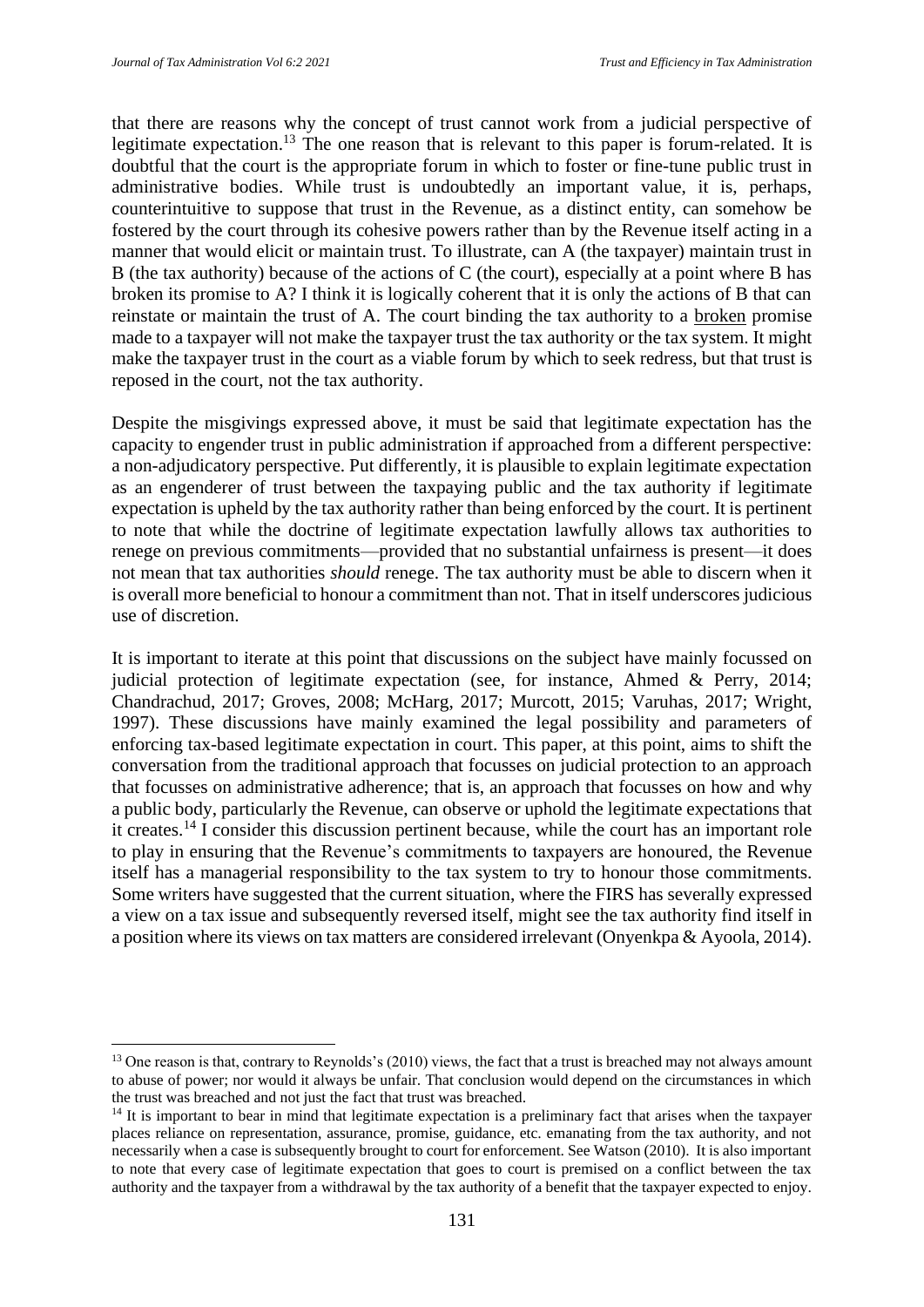I address these concerns in the context of the overall tax policy framework of Nigeria.<sup>15</sup> I examine the concept of tax policy and some evaluative criteria of tax policy, such as fairness, certainty, and administrability. With reference to relevant aspects of Nigeria's tax policy framework, I discuss how taking an accommodating administrative approach to legitimate expectation dovetails with Nigeria's tax policy, and may engender trust and better benefit Nigeria than taking a dismissive or repudiatory approach.<sup>16</sup>

## **6. POLICY AND TAX POLICY**

A "policy" is a "set of ideas or a plan of what to do in particular situations that has been agreed officially by a group of people, a business organization, a government or a political party" (see Woodford, 2003, p. 958). In legal parlance, it is "[t]he general principles by which a government is guided in its management of public affairs" (see Garner, 2004, p. 3674; *Ogundipe v Minister of FCT & ors,* 2014, paras B–D). A policy speaks to what a public authority plans to do at a given time (Weeks, 2017, p. 149). Drawing from these definitions, tax policy may be viewed as the general principles which guide the management of the tax system in a given state towards the attainment of that state's tax objectives. It has been observed that a "good tax policy" does not change during times of large budget deficits or healthy surpluses. Good tax systems can fall woefully short of creating adequate revenue during recessions and poor tax systems can raise plenty of money (but are often unsustainable) (Minnesota Center for Fiscal Excellence, n.d.). In addition, a country's tax regime is a key policy instrument that may negatively or positively influence investment (Organisation for Economic Co-operation and Development [OECD], 2013).

## **6.1 Evaluative Criteria of Tax Policy**

There have been various theoretical expositions of what constitutes a good tax system or the yardsticks for evaluating a good tax system, starting from Adam Smith  $(1776)^{17}$  In modern times, some frequently discussed models include the traditional tax policy criteria (equity, neutrality, and administrability),  $18$  as well as other relevant offshoots: simplicity, certainty, convenience of payment, information security, economic growth and efficiency, transparency and visibility, minimum tax gap, accountability to taxpayers, and appropriate government revenues (see Association of International Certified Professional Accountants, 2017). For some, equity (or fairness), economic efficiency, and administrative capacity are identified as

<sup>&</sup>lt;sup>15</sup> It is important to note that tax policy is not only made through legislation. Tax policy is driven through various vehicles including tax treaties, tax regulations, court opinions, Revenue internal guidance, and private and public guidance or rulings, as discussed here. See Solomon (2013). In addition, "the tax administration… does play an important part in the development and amendment of tax policies, by requiring its Legal Department to closely monitor, analyse, and report on the positive or negative impact of tax policy and legislation on the operations of the tax administration, as well as to recommend changes" (Jacobs, 2013, p. 7).

<sup>&</sup>lt;sup>16</sup> The search for justification for policy-based legitimate expectation in tax administration is also predicated on the concept of administrative justice. The administrative justice view is that, in order to foster a good administrative system, public authorities should adopt policies that promote a broad range of values, such as clarity, confidentiality, transparency, secrecy, fairness, efficiency, accountability, consistency, participation, openness, rationality, equity, and equal treatment, user-friendliness, accuracy, rationality, coherence, accessibility, etc. See, generally, Tomlinson (2017a).

<sup>&</sup>lt;sup>17</sup> The four canons of taxation identified by Adam Smith (1776) are the: Canon of Equality; Canon of Certainty; Canon of Convenience; and Canon of Economy. Both the term "canon" and some of the specific canons have been redesigned by other scholars as the years have gone by. See, for instance, Alley & Bentley (2005), cited in Memon (2010).

<sup>&</sup>lt;sup>18</sup> See, for instance, Brooks (2004); Christians (2018). See also Stokes & Wright (2013), pointing to a consensus among scholars that, as a basic criterion, a good tax system should be fair, efficient, and simple.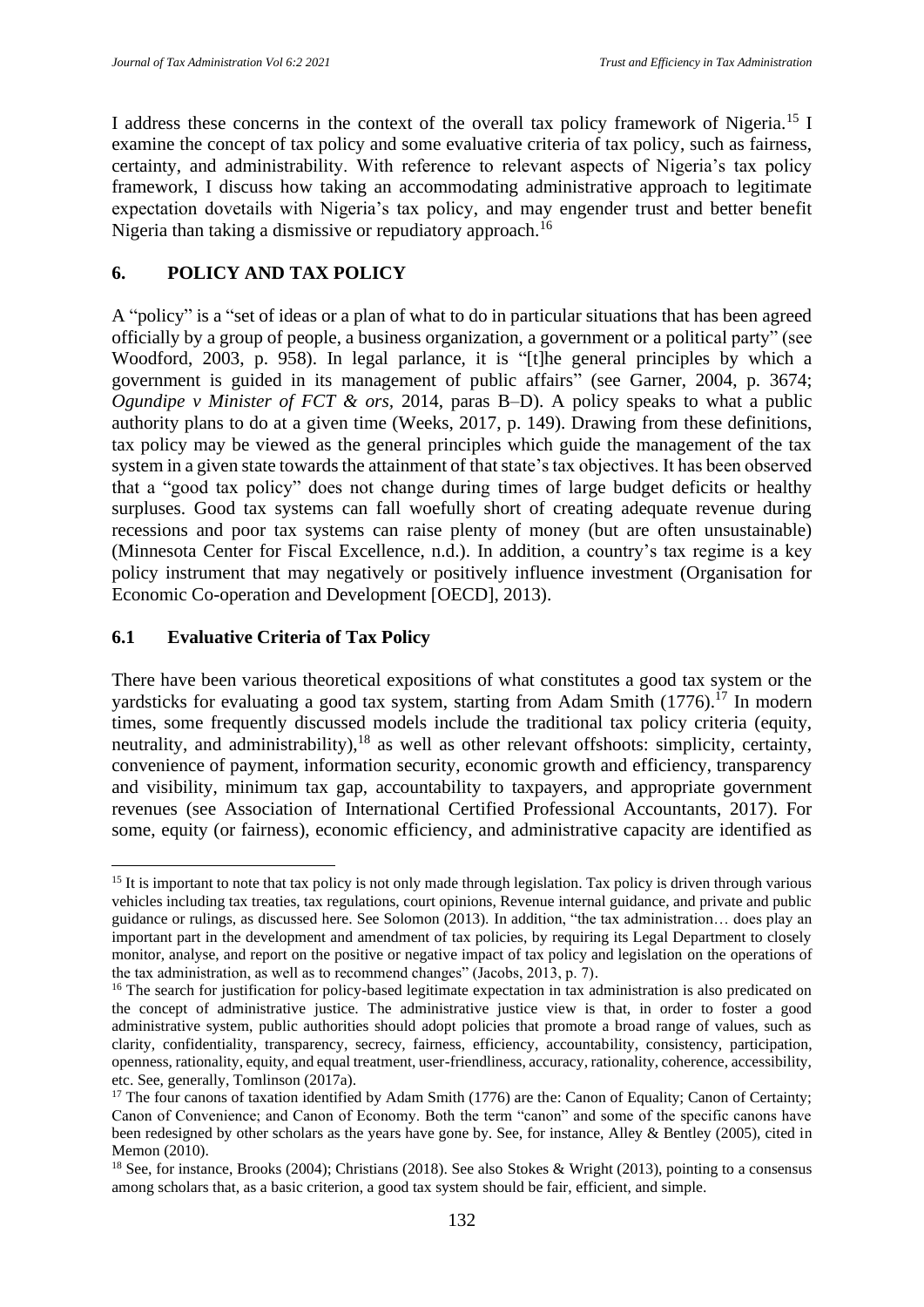the three key principles that most tax scholars adjudge as the right normative criteria to guide society in achieving the desired distribution of costs and benefits through taxation (Christians,  $2018$ .<sup>19</sup>

Nigeria, like other countries, operates a tax system that is guided by a set of identifiable evaluative policy criteria. These evaluative criteria can be found in a consolidated document, the National Tax Policy (NTP or "the Policy") (NTP, 2017). The NTP sets the agenda for the formulation and implementation of tax laws in Nigeria. The NTP directs that tax policies, laws, and administration shall promote the attainment of, *inter alia,* the ability of all taxable persons to declare their income honestly to appropriate and lawful agencies, and pay their tax promptly; ensuring that the rights of all taxable persons are recognised and protected; and eradicating corrupt practices and abuse of authority in the tax system (NTP, paras 1.3 (a), (d), and (e)). In addition, the NTP identifies the following factors as the Guiding Principles of Nigeria's Tax System: equity and fairness;<sup>20</sup> simplicity, certainty and clarity;<sup>21</sup> convenience;<sup>22</sup> low compliance cost;<sup>23</sup> low cost of administration;<sup>24</sup> flexibility;<sup>25</sup> and sustainability.<sup>26</sup> Accordingly, all existing and future taxes are expected to align with these "fundamental features".<sup>27</sup>

The policy criteria contained in the NTP are consistent with both the traditional and modern categorisations of tax policy criteria. I do not consider a discussion of all categories necessary for the purpose of this paper. Instead, I discuss only those that I consider to directly impact or be impacted by the revenue's adherence to legitimate expectation. The tax policy criteria that I discuss are certainty (with simplicity and clarity) and administrability.

## *6.1.1 Simplicity, certainty, and clarity*

The NTP outlines the triplet of simplicity, certainty, and clarity as part of the guiding principles of the Nigerian tax system. It mandates that tax laws and administrative processes should be simple, clear, and easy to understand (NTP, 2017, para 2.1). Legislative clarity is important because it enables businesses to comply more easily with their better understood tax liabilities, which should reduce costly and time-consuming conflicts with the tax authority. Tax compliance should not require an excessive amount of company resource, which would divert energy from more productive and profitable business activities (U.K. Parliament, 2011).

 $19$  Professor Christians (2018) contends that a main challenge of the above framework is that it ignores institutions and decision-making processes as if they are irrelevant to the normative quality of the tax policies themselves.

<sup>&</sup>lt;sup>20</sup> "Nigeria tax system should be fair and equitable devoid of discrimination. Taxpayers should be required to pay according to their ability" (NTP, 2017, para 2.1).

<sup>&</sup>lt;sup>21</sup> "Tax laws and administrative processes should be simple, clear and easy to understand" (NTP, 2017, para 2.1). <sup>22</sup> "The time and manner for the fulfilment of tax obligations shall take into account the convenience of taxpayers and avoid undue difficulties" (NTP, 2017, para 2.1)*.* 

<sup>&</sup>lt;sup>23</sup> "The financial and economic cost of compliance to the taxpayer should be kept to the barest minimum" (NTP, 2017, para 2.1)*.* 

<sup>&</sup>lt;sup>24</sup> "Tax Administration in Nigeria should be efficient and cost-effective in line with international best practices" (NTP, 2017, para 2.1)*.* 

<sup>&</sup>lt;sup>25</sup> "Taxation should be flexible and dynamic to respond to changing circumstances in the economy in a manner that does not retard economic activities" (NTP, 2017, para 2.1)*.* 

<sup>&</sup>lt;sup>26</sup> "The tax system should promote sustainable revenue, economic growth and development. There should be a synergy between tax policies and other economic policies of government" (NTP, 2017, para 2.1)*.*

 $27$  The 2012 National Tax Policy specified as its underlying agenda that: "taxpayers should understand and trust the tax system, and this can only be achieved if Nigerian tax policy keeps all taxes simple, creates certainty through considerable restrictions on the need for discretionary judgments, and produces clarity by educating the public on the application of relevant tax laws. It is therefore imperative that the Nigerian Tax system should be simple (easy to understand by all), certain (its laws and administration must be consistent) and clear (stakeholders must understand the basis of its imposition)." See NTP (2012, para 1.8.1).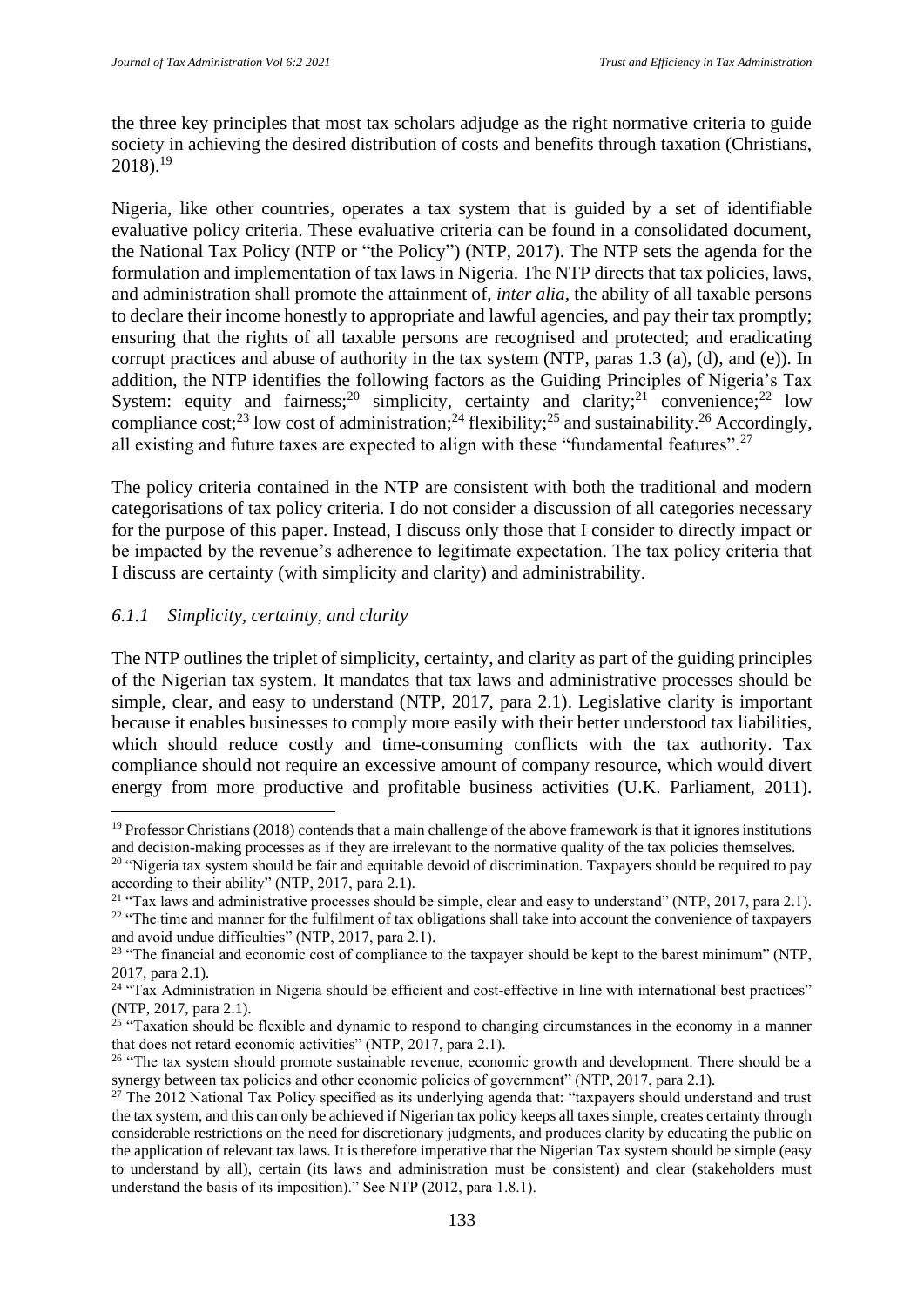Simplifying the tax system will thus lead to a reduction in the costs of complying with tax obligations for taxpayers (Silvani & Baer, 1997).

The lack of clarity in tax legislation leaves gaps that sometimes only the provision of administrative guidance to taxpayers can fill. This is one of the core discretionary functions performed by the FIRS. By inference, providing guidance to taxpayers is a part of the FIRS's policy responsibilities, especially as the NTP mandates the FIRS to undertake tax awareness and taxpayer education duties (NTP, 2017, 3.3v). It is arguable that, by not honouring the legitimate expectation arising from its guidance, the FIRS not only breaches the trust of the taxpayer but also deviates from one of its NTP responsibilities. This also stokes uncertainty in the tax system.

Uncertain tax consequences deter some taxpayers from carrying out contemplated transactions, while others who do carry out the transactions bear the risk of potential loss (Givati, 2009). Since investors are concerned with the certainty of the tax consequences of their proposed transactions and trades (Maluleke, 2011), unrevoked tax guidance provides the kind of certainty and consistency that is encouraging to investors. Where the tax authority is prone to withdrawing or modifying its tax rulings, or dishonouring them even to the detriment of the taxpayer, the air of certainty disappears (Maluleke, 2011).

Tax certainty has been defined as the creation and maintenance of stable and regulatory policy frameworks for tax administration, taxpayers, and tax compliance (Monkam et al., 2017). Certainty is one of the hallmarks of a good tax system as it helps to stabilise the expectations of both taxpayers and governments (Monkam et al., 2017). Indeed, the property and business interests involved in taxation lead some to suggest that certainty in tax law is of the utmost importance—perhaps even more so than in other areas of law (Freedman & Vella, 2011). Research shows the many causes of tax uncertainty to include unpredictable or inconsistent treatment by a tax authority, retroactive changes to legislation, frequent changes in the statutory tax system, complexity in the tax code, poor understanding of the tax code by the tax authority, unpredictable or inconsistent treatment by the courts, inability to achieve clarity proactively through rulings, poor general relationships with tax authorities, and corruption (Devereaux, 2016; Zangariet al., 2017). Uncertainty is also traceable to biased and inconsistent adjudication of tax cases by the court in favour of the Revenue (Tjenberg, 2016) and, in some cases, to deliberate legislative intendment.<sup>28</sup> Uncertainty arising from unpredictable or inconsistent

<sup>&</sup>lt;sup>28</sup> This may be referred to as "uncertainty by design" or "structured uncertainty". Not all tax uncertainty is necessarily adverse, especially on the side of the state. Sometimes the legislature designs tax law to be uncertain either simply to allow for greater administrative discretion or to combat tax avoidance. This flows from the notion that, when tax laws are certain, they may open unintended opportunities for unwarranted tax planning and tax avoidance. See, generally, Pagone (2009). Moreover, it is arguable that rewards and penalties linked to unpredictable outcomes are an important part of ordinary economic behaviour in ordinary life. Accordingly, in some cases, keeping taxes uncertain may diminish the sense of control that a taxpayer may have in terms of contriving a tax avoidance scheme. See, generally, Straffin Jr. (2001), "The Prisoner's Dilemma", in Eric Rasmusen (Ed.), (2001), *Readings in Games and Information*, as cited in Pagone (2009); von Neumann & Morgenstern, (2004), *Theory of Games and Economic Behaviour* (60th anniversary ed.), as cited in Pagone (2009). To buttress these salient points, a study by Dyreng et al. (2019) reveals that: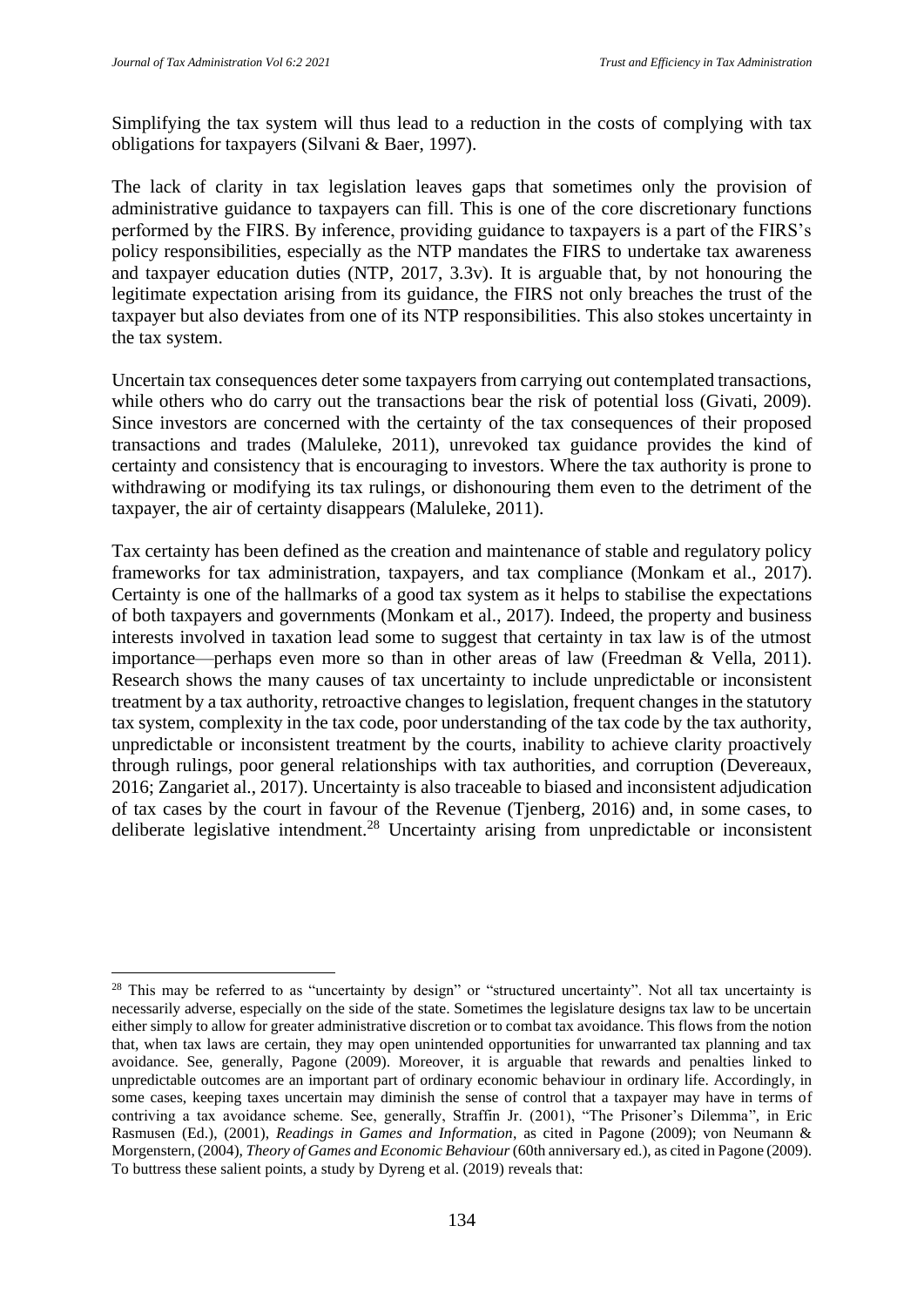treatment by the tax authority notoriously ranks as the second most important factor in determining uncertainty when encountered (Devereaux, 2016).

Empirical evidence of the effects of tax uncertainty at the firm level is still limited due to the difficulties in measuring tax uncertainty (Zangari et al., 2017) However, the existing studies consistently support the view that tax uncertainty has a negative impact on investment (Devereaux, 2016; Givati, 2009). Devereux's empirical research reveals that uncertainty about the effective tax rate on profit ranks as one of the top four considerations for investment and location decisions (Devereaux, 2016; International Monetary Fund [IMF] & OECD, 2017). A poorly designed tax system, where the rules and their application are non-transparent, overly complex, or unpredictable, may discourage investment, therefore adding to project costs and

First, tax avoiders appear to bear significantly more tax uncertainty, on average, than non-avoiders. For example, univariate comparisons show that the mean addition to the UTB [uncertain tax benefits] for a tax avoider over a typical five-year period is over 50 percent larger than the mean addition to the UTB for a tax non-avoider. The difference between the groups is statistically and economically significant. To put these differences into perspective, the mean tax avoider paid about \$650 million of cash taxes, while the mean tax non-avoider paid \$1,261 million of cash taxes over a typical five-year period.

However, the mean tax avoider also faced more tax uncertainty, increasing its UTB account by \$139 million, compared to an increase of only \$68 million for the mean non-avoider over the five-year period…

Second, firms with frequent patent filings face significantly higher tax uncertainty than do other firms, and the relation between tax avoidance and tax uncertainty is stronger among firms with frequent patent filings. These results are consistent with intangibles exposing firms to increased tax uncertainty, particularly among firms we classify as tax avoiders. Third, we find that tax haven usage and intangible intensity appear to have a joint effect on the relation between tax avoidance and tax uncertainty. This suggests that while intangible-related tax avoidance involving transfer pricing provides tax savings, it also forces firms to bear tax uncertainty. Fourth, we find limited evidence that tax avoidance using tax shelters leads to more tax uncertainty than does tax avoidance outside of tax shelters. The tax shelter results should be interpreted cautiously, however, because of the difficulty of distinguishing between likely tax shelter users and likely non-users in samples of large firms.

Finally, we conduct a path analysis that confirms the presence of both direct and indirect effects of tax avoidance, patents, and havens on tax uncertainty. The results of this study also have implications for two puzzling empirical regularities. First, there is mounting evidence that multinational firms incur effective tax rates at least as large as domestic firms (Dyreng, Hanlon, Maydew, and Thornock 2017). This is a somewhat puzzling empirical regularity given that multinational firms have access to (arguably vast) opportunities for tax avoidance (i.e., shifting income to low-tax countries) that are simply not available to purely domestic firms. Our findings, however, show that income shifting involving tax havens and intangibles comes at a price, in the form of increased tax uncertainty (Dyreng et al., 2019, p.180).

This is an insightful contribution to the literature. It is difficult, however, to state emphatically how this perspective fares alongside the seemingly predominant pro-certainty views. A tiebreaker may be that the focus of this perspective rests only on the objective of tax avoidance, which may be deemed narrow when compared to the procertainty school that focusses on broader micro and macroeconomic considerations. It is also worth iterating that the preponderance of work in this area seems to lean towards certainty in the tax system rather than the opposite. While a trend may not speak conclusively to what is best, it does suggest that certainty is a greater goal to pursue than uncertainty, especially since the aim of the tax system is not only to collect tax. In terms of peculiar needs, can a capital importing country (like Nigeria) afford to prioritise uncertainty over certainty?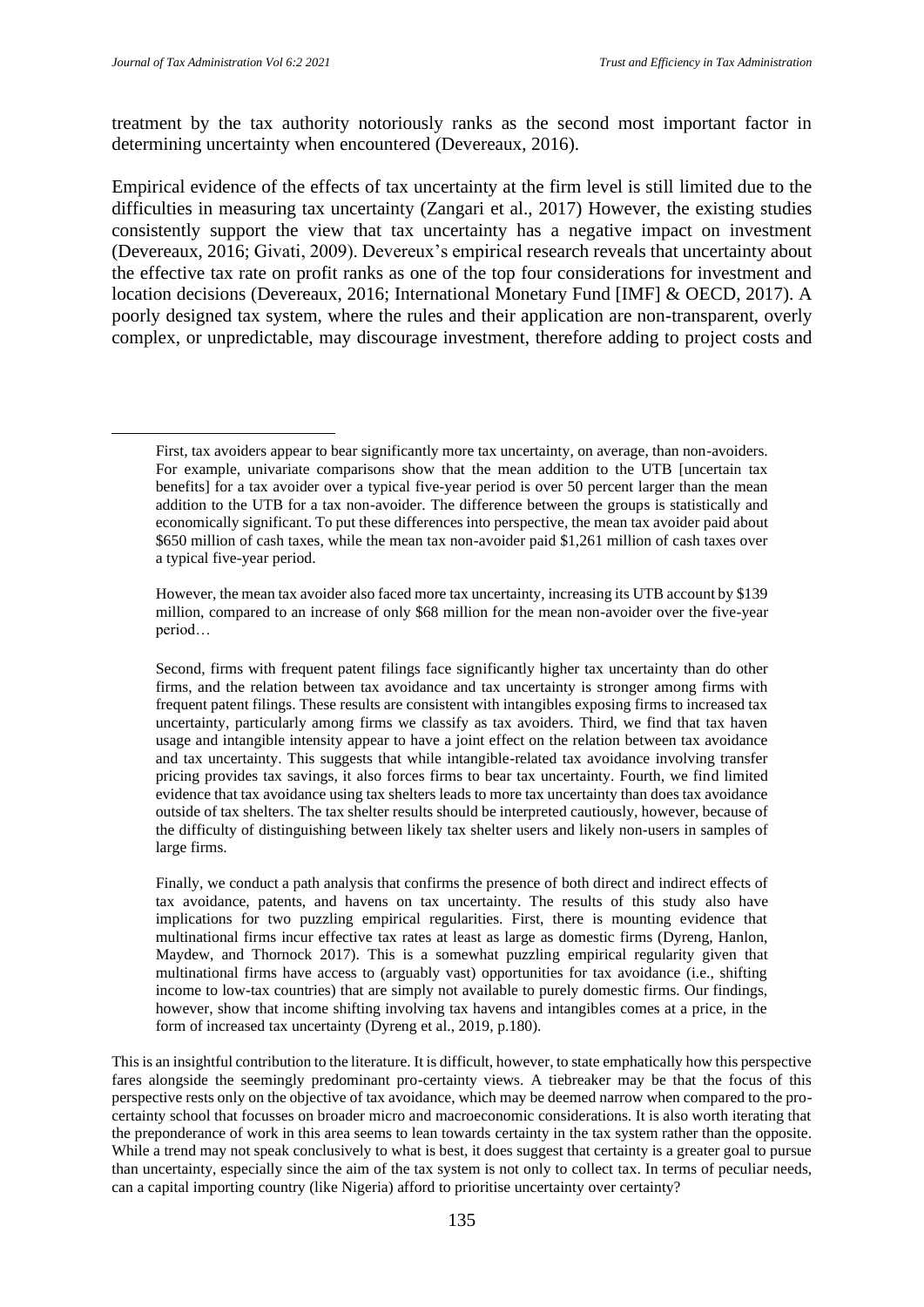uncertainty (OECD, 2013).<sup>29</sup> Companies make long-term investment decisions over substantial time periods and need to do so in a tax system that is stable in order to receive the expected return on investment (which may then, for example, encourage further investment) (Reva, 2015). Prior to taking an investment decision, investors must forecast the prospective tax burden associated with the investment as it can be a significant cost factor (Diller & Vollert, 2011). Thus, to integrate taxes accurately into the decision calculus, the taxpayer has to estimate the prospective tax burdens of available investment options in advance (Diller & Vollert, 2011). Stability in the tax system gives companies certainty about their ongoing tax liabilities and when they fall due. A more predictable tax policy and administration will, thus, increase investment attractiveness (Reva, 2015).

Tax uncertainty is a concern in Nigeria. This is due to: the fact that Nigerian tax laws are fraught with intricate provisions, complexities, and ambiguities that greatly impede tax compliance (Okoro, 2019; Oyedele, 2015; PricewaterhouseCoopers, 2010; Simeon et al., 2017); the poor policies of successive governments (Effiok & Oti, 2017); and inconsistent legal frameworks (Effiok & Oti, 2017). Therefore, taxpayers, who are often willing to discharge their responsibilities, commonly find that they are stuck with uncertainties on what the law actually requires of them (Okoro, 2019). It is partly for these reasons that sound, consistent, and trustworthy use of discretion that respects legitimate expectation is important to businesses/taxpayers in Nigeria. The adoption of a policy of disregard for the legitimate expectation that guidance and other forms of discretion provide, sometimes with retroactive effect, does nothing to aid Nigeria's quest for an improved tax system and investment attraction, especially in the light of other socio-political and infrastructural challenges facing the country.<sup>30</sup>

The uncertainty that follows inconsistent use of tax discretion and non-observance of legitimate expectation must be regarded as a disincentive to investors. Nigeria has, for years, used tax incentives to attract investors while seemingly neglecting the impact of tax disincentives on investors (Oyedele, 2015). Ironically, the more embraced tax incentives are only likely to hurt Nigeria by either negatively influencing taxpayer behaviour or transferring much needed tax revenue from Nigeria to resident countries (Bird & Scott Wilkie, 2012; Brooks, 2009; Zolt, 2013). It is the view of this author that, rather than focussing on granting tax incentives, tax policy should be redirected to building trust and eradicating tax disincentives, such as inconsistent use of tax discretion.<sup>31</sup> Through such re-balancing, any apprehensions of lost investment due to the non-conferment of tax incentives may be offset by strategic elimination of tax disincentives and entrenchment of a trusted tax system.

 $^{29}$  Diller and Vollert (2011) observe that, in order to reduce uncertainties due to complexity and interpretation, several countries allow for the possibility of an advance tax ruling. This enables investors to gain certainty on the tax consequences of a planned investment. In other words, an investor can then enjoy legal certainty when factoring the tax consequences of a possible investment into their calculus.

<sup>&</sup>lt;sup>30</sup> Paragraph 3.0 of the 2012 National Tax Policy states that with the current challenges in the country's investment environment regarding its infrastructure, the government should ensure that the tax system is favourable enough to attract investment. This is a sort of omnibus provision to guide the government's tax policy. This provision recognised Nigeria's peculiar infrastructural challenges which ordinarily make the country a less attractive investment destination compared to countries with better infrastructures.

<sup>&</sup>lt;sup>31</sup> It is arguable that, while infrastructurally more secure countries, like the U.K. and Canada, can afford to be more whimsical in their tax administration, a country like Nigeria, which faces deep infrastructural challenges, has far less room in which to play in this way.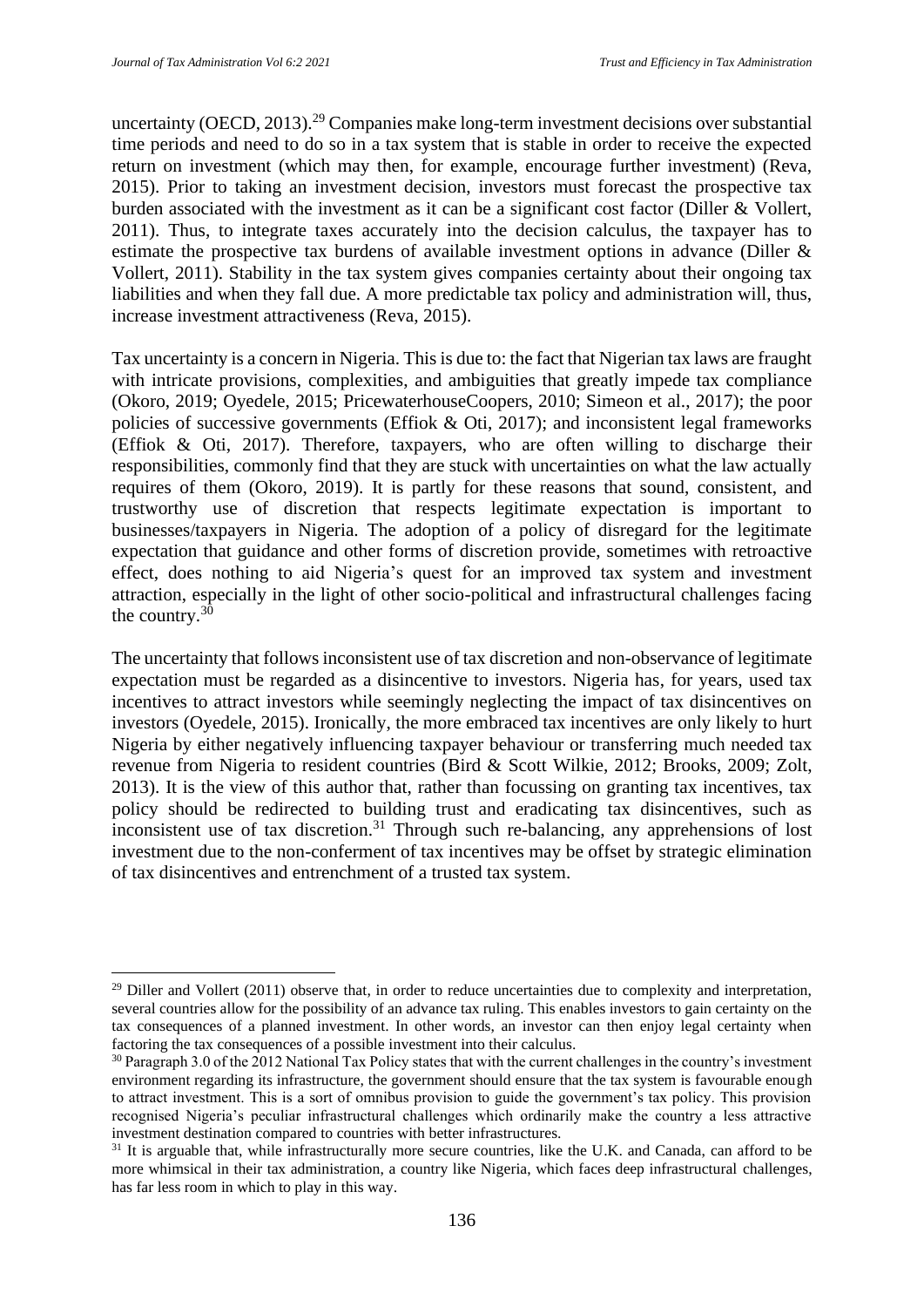#### *6.1.2 Administrability*

A trust-based approach to tax discretion will strengthen the administrability of Nigeria's tax system. The principle of administrability suggests that societies should be able to enforce the tax systems they create (Christians, 2018). Administrability also suggests that societies should impose tax obligations that taxpayers can comply with (Mason, 2016). This policy objective is not always achieved because it is often the case that there is a related disconnect between what lawmakers say they want the law to do and what it actually does (Mason, 2016). Moreover, regardless of how well tax laws are drafted, the role played by institutional players has a significant bearing on how they are implemented in reality. In the view of some, "tax administration *is* tax policy" (Casanegra de Jantscher, 1990, cited in Christians, 2018). Ultimately, tax administrators would want to ensure that the primary objective of taxation revenue generation—is met as smoothly as possible. Theoretically, there are at least two ways that the tax authority's adherence to its promises and representations can facilitate administrability. First, adherence can engender public trust and confidence in the tax system which, in turn, facilitates self-assessment. Second, adherence can minimise the risks of dispute between the tax authority and taxpayers, which, in turn, saves valuable time and resources that the Revenue can use to pursue tax defaulters.

#### *6.1.2.1 Public trust and voluntary compliance*

Public confidence in the administration and enforcement of taxes is a cornerstone of selfassessing tax systems (Templeton, 2015). Although the primary responsibility of a tax administration is to collect the proper amount of tax due to the government, it is essential that the tax authority carries out its responsibilities in a manner that warrants the highest degree of public confidence in the organisation's efficiency, integrity, and fairness (Alink & van Kommer, 2016). The Revenue must understand its role as that of a service provider and be ready to treat the taxpayer as a customer.<sup>32</sup> As such, the tax authority should create a conducive tax atmosphere and environment that will engender taxpayer confidence at all levels of tax administration (*Shell v FIRS,* 2016).

Multi-jurisdictional research reveals that taxpayers' trust in the tax authority is an important enabler of both voluntary and efficient tax compliance, with trust often ranking higher than coercion/enforcement in actualising that important objective (see Faizal et al., 2017; Gobena & Van Dijke, 2016; Jimenez & Iyer, 2016; Kogler et al., 2013; Lisi, 2014). It has been established that the most cost-effective means of collecting taxes is through voluntary compliance of the public with the tax laws. The more enforcement activities that are necessary, the more expensive the administration of the tax system (Alink & van Kommer, 2016). Voluntary compliance goes hand in hand with a system of self-assessment (Silvani & Baer, 1997). Good taxpayer services, and well-designed and well-targeted publicity campaigns, are crucial elements in encouraging taxpayers to comply with the tax legislation (Silvani & Baer, 1997). Given clear information, proper education, simple procedures, and sufficient encouragement, there is a greater possibility that taxpayers will calculate and pay their tax

 $32$  See paragraph 3.3(i) of the NTP (2017), which expressly admonishes tax administration and collection agencies to treat the taxpayer as a customer. The taxpayer is deemed to be a consumer of the services provided by tax administrators and, as such, a client. The taxpayer is perceived to be a consumer as a user of the processes and structures that constitute the tax system. From this perspective, tax administrators are obliged to create a system that is characterised by ease of utilisation and manoeuvrability. Accordingly, tax authorities are urged to treat the interests of taxpayers with the maximum respect and to adopt policies that do not prejudice or jeopardise taxpayers. See Aniyie (2012).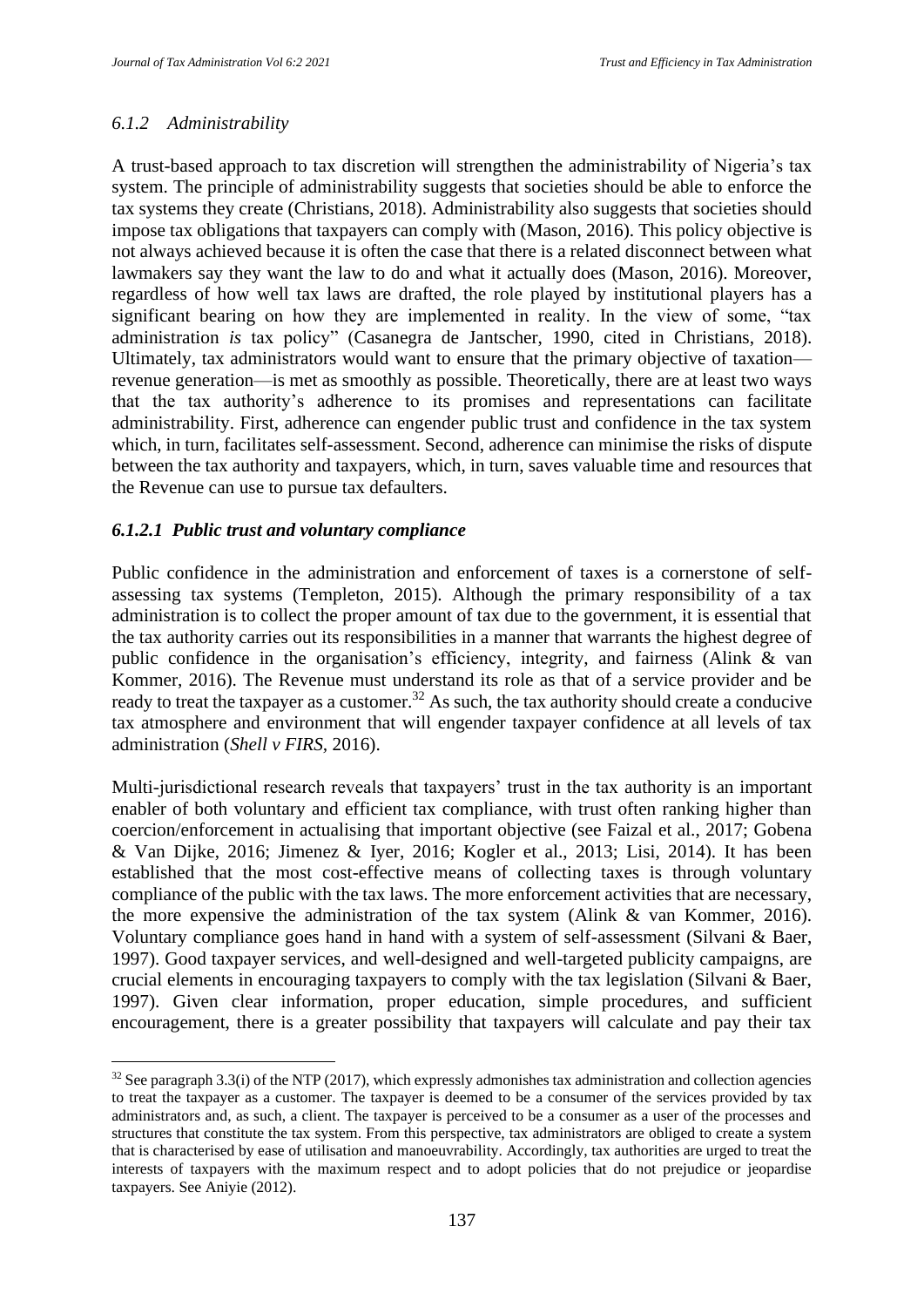liabilities on their own. In this way, the tax administration can concentrate its resources on identifying and dealing effectively with those taxpayers who fail to comply properly with their tax obligations. Extensive reliance on a self-assessment system combined with targeted enforcement would allow the tax administration to effectively administer the tax system. The two broad principles of voluntary compliance and self-assessment are the foundations of modern tax administration (Silvani & Baer, 1997). Among the core functions performed by tax administration is the provision of information, forms, publications, and tax education to taxpayers to help them to comply with their tax obligations, to demonstrate that they are considered valued customers of the tax administration, and to reduce the need for extensive enforcement, given limited resources (Jacobs, 2013). This can be done through various means of taxpayer assistance. It is, however, essential for the tax administration to establish procedures and processes for providing guidance to taxpayers (Alink & van Kommer, 2016). Taxpayers need to be able to apply guidance to their business without worrying that the FIRS might come after them in the future and seek to apply a different interpretation to the periods they had relied on the guidance. A FIRS that cannot be trusted will lose its credibility; and that will be a sad day for the country (Onyenkpa & Ayoola, 2014).

Critical to the concept of voluntary compliance is the belief on the part of the taxpaying public that the tax administration respects the rights of taxpayers and operates on the principles of integrity and honesty (Alink & van Kommer, 2016). Too much emphasis on raising revenue as against emphasis on customer service and taxpayers' rights can lead to a lack of confidence on the part of the public in a tax administration's ability to manage its responsibilities properly. Lack of confidence in the tax administration can also lead to reduced levels of voluntary compliance (Alink & van Kommer, 2016). When a taxpayer acts on a representation made by the tax authority, the taxpayer presumes that the tax authority has both the competence and the know-how to make that representation, as well as a legitimate expectation that the tax authority will stand by it. Thus, where the tax authority disappoints that legitimate expectation on the basis that it does not disclose the correct position, the confidence is broken. This is a recipe for distrust in the tax system, which may affect compliance, especially in a self-assessment system. Thus, as a matter of policy, refusal to honour promises should be the exception, not the general disposition, while the need for judicial review should only arise as a last resort.

#### *6.1.2.2 Conflict management*

There is a view that tax guidance delivered through the ruling system can reduce potential disputes between the taxpayer and tax authorities and the necessity for litigation (Maluleke, 2011). A well-managed tax guidance system should, therefore, enhance administrative efficiency by reducing conflict between taxpayers and the tax authority. Since taxpayers know what the law is—or, at least, what the tax authority deems the law to be—in respect of their activities, there is, presumably, a lower risk of conflict between the two sides. This limits the need for the tax authority to dissipate resources on litigation. The tax authority's nonadherence to legitimate expectations invariably takes both sides back to the roots of conflict which, of course, may limit the ability of the tax authority to concentrate its energy on the actual collection of taxes.<sup>33</sup>

<sup>&</sup>lt;sup>33</sup> There is a symbiotic nexus between tax certainty and dispute management in tax administration. For instance, an IMF/OECD report (2019) states that a shifting focus from dispute resolution to dispute prevention, ensuring that disagreements between tax administrations can be resolved quickly to avoid double taxation, will always be a core element of tax certainty.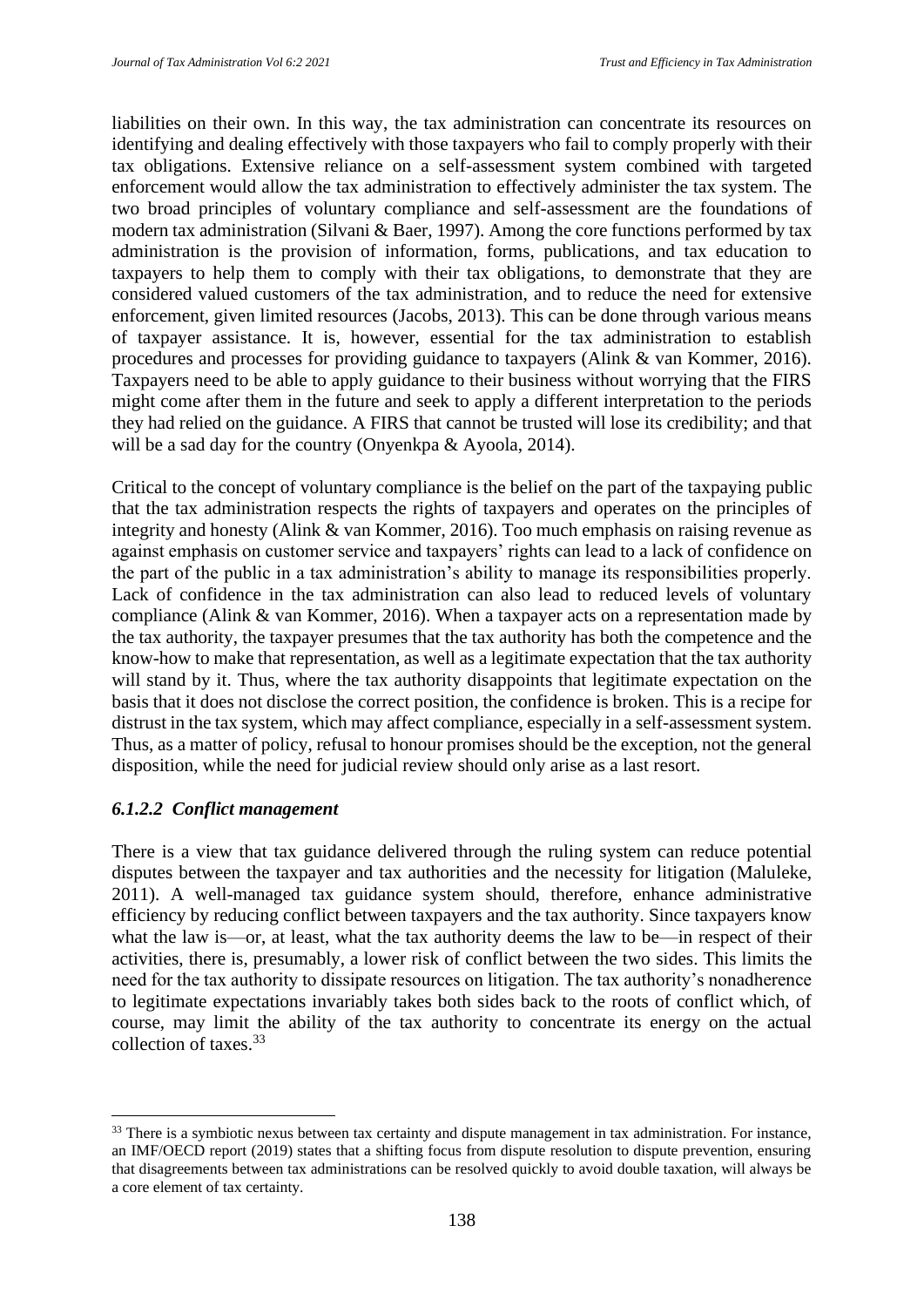Finally, it is asserted that an official, well-tailored policy of adhering to legitimate expectation simply abides with the NTP. Of course, this is not to imply that the NTP should take preeminence over tax legislation. It is, nevertheless, important for a state to apply its tax laws in line with defined policy, since policy gives life to the law. The NTP should not become a redundant policy document or reference tool only for academics (Deloitte, 2015). The NTP should be the "bible" that guides the thinking, formulation, and execution of strategies relevant to taking tax administration at all levels (assessment, collection etc.) and the tax system at large to optimum heights (Deloitte, 2015).

## **7. CONCLUSION**

In Nigeria, as in most countries, taxation is a matter of legislation. Legislation prescribes tax obligations on various sources and stipulates how taxes are collected. Regrettably, tax laws tend to be complex and uncertain, thus leaving taxpayers with the need to rely, in many instances, on the discretion of the tax authority to ascertain their tax obligations. Things become even more complicated when the tax authority departs from its previous position, especially in a manner that leaves the taxpayer with detrimental retroactive implications. Legitimate expectation is one of the remedies that the courts have advanced to protect the interest of taxpayers in such circumstances. However, for various tax policy reasons, it seems that it is better for taxpayer claims of legitimate expectation to be addressed on the administrative, rather than judicial, platform. This is bearing in mind the notion that the "non-justiciability" of a case, in court, does not mean that it totally lacks merit. There could be merit that benefits both the plaintiff (taxpayer) and the defendant (tax authority), as well as the tax system, overall. It is these policy issues that I address in this paper, in the context of Nigeria's tax policy framework. The proposal discussed here does not seek to supplant the role of the court in developing and applying legitimate expectation. It recognises that expectations arise at the administrative stage and seeks instead to supplement the judicial role by highlighting what the tax authority can do and why it may be more judicious for the tax authority to keep its promises than to break them.

#### **REFERENCES**

- Abbas, Q. (2008). Doctrine of legitimate expectations: Prospects and problems in Pakistan. *Pakistan Law Journal*, 448-460.
- Abdulrazaq, M. T. (2016). *Taxation system in Nigeria*. Ikeja-Lagos, Nigeria: Gravitas Legal and Business Resources Ltd.
- Adedokun, K. (2017). An overview of discretionary powers in tax administration within the context of the Nigerian National Tax Policy. In O. Animashaun, O. Y. Abdul-Hamid & B. Atilola (Eds.). *Changing perspectives in the law and practice of taxation in Nigeria: Essays in honour of Prof, M. T. Abdulrazaq*. Surulere, Lagos, Nigeria: Hybrid Consult.
- Ahmed, F., & Perry, A. (2014). The coherence of the doctrine of legitimate expectations. *Cambridge Law Journal, 73*(1)*,* 61-85. https://doi.org/10.1017/S0008197314000026
- Alink, M., & van Kommer, V. (2016). *Handbook on tax administration* (2nd ed.) Amsterdam, The Netherlands: IBFD.
- Aniyie, I. A. (2012). Consumer-oriented reforms in tax administration in Nigeria. In M. L Ahmadu (Ed.), *Legal prisms: Direction in Nigerian law and practice* (pp. 554-570)*.*  Sokoto, Nigeria: Usmanu Danfodiyo University.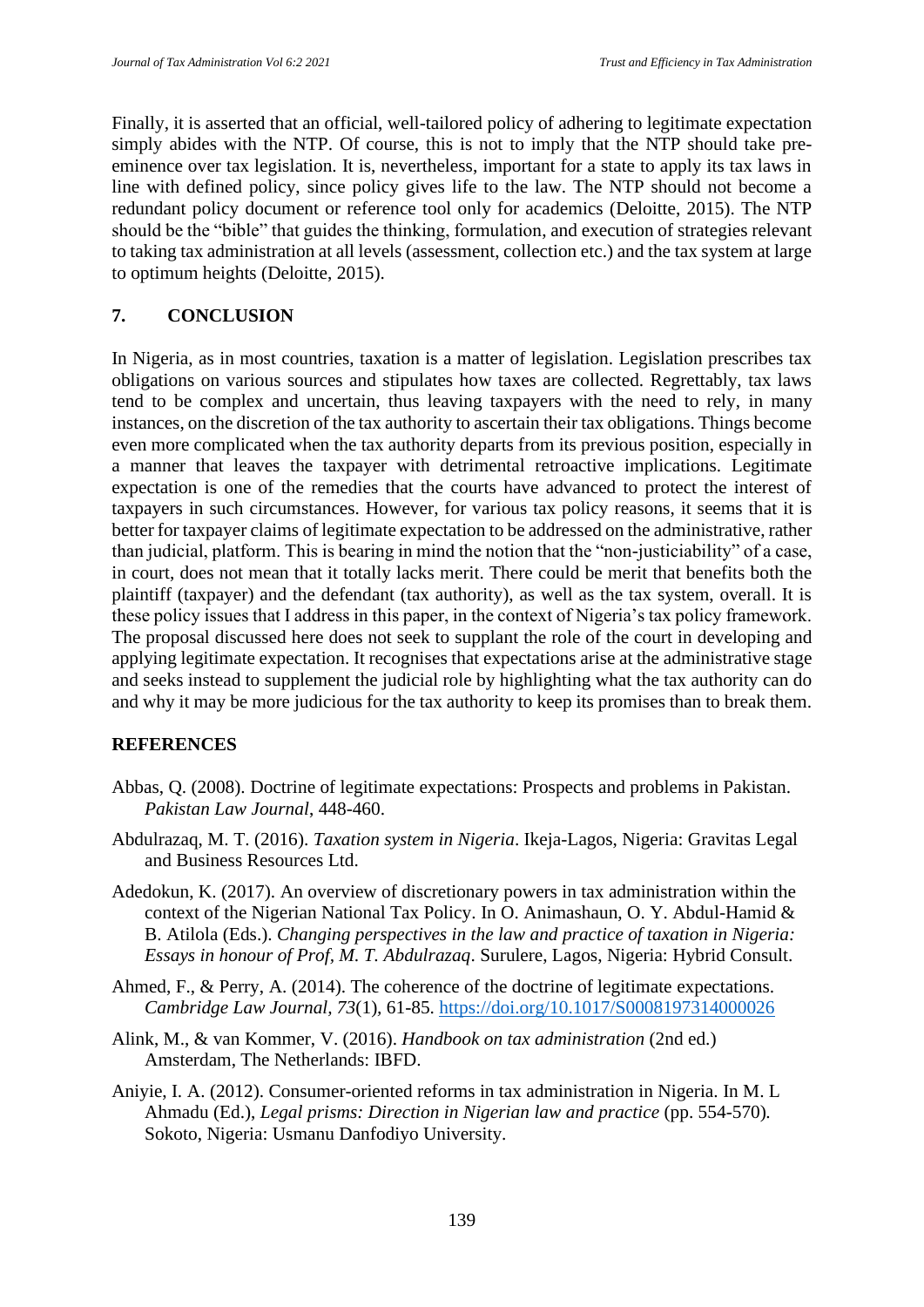- Ansari S., & Sossin, L. (2017). Legitimate expectations in Canada: Soft law and tax administration. In M. Groves & G. Weeks (Eds.), *Legitimate expectations in the common law world* (pp. 293-317). Oxford, England: Hart Publishing.
- Appah, E., & Nkwazema, O. G. (2014). Self-assessment scheme and revenue generation in Nigeria. *Developing Country Studies*, *4*(10)*,* 102-111.
- Association of International Certified Professional Accountants. (2017). *Tax policy concept statement 1: Guiding principles of good tax policy: A framework for evaluating tax proposals*. np: Association of International Certified Professional Accountants. https://www.aicpa.org/advocacy/tax/downloadabledocuments/tax-policy-conceptstatement-no-1-global.pdf
- Barak-Erez, D. (2005). The doctrine of legitimate expectations and the distinction between the reliance and expectation interests. *European Public Law*, *11*(4)*,* 583-601.
- Bates, A. (2011). *Taxation and protection for legitimate expectations*. https://www.monckton.com/wpcontent/uploads/2011/05/TAXATIONLEGITIMATEEXPECTATIONSPLC.pdf
- Bird, R. M., & Scott Wilkie, J. (2012). *Designing tax policy: Constraints and objectives in open economy* (International Center for Public Policy Working Paper 12-24). Atlanta, GA: International Center for Public Policy, Andrew Young School of Policy Studies, Georgia State University.
- Brooks, K. (2004). Delimiting the concept of income: The taxation of in-kind benefits. *McGill Law Journal*, *49,* 255-307.
- Brooks, K. (2009) Tax sparing: A needed incentive for foreign investment in low-income countries or an unnecessary revenue sacrifice. *Queen's Law Journal, 34*(2)*,* 505-564.
- Brooks, K. (2011). A reasonable balance: Revenue authority discretions and the rule of law in Canada. In C. Evans, J. Freedman & R. Krever (Eds.), *The delicate balance: Tax, discretion and the rule of law* (pp. 63-77)*.* Amsterdam, the Netherlands: IBFD.
- Chandrachud, C. (2017). The (fictitious) doctrine of substantive legitimate expectations in India. In M. Groves & G. Weeks (Eds.), *Legitimate expectations in the common law world* (pp. 245-266). Oxford, England: Hart Publishing.
- Christians, A. (2018). *Introduction to tax policy theory*. https://papers.ssrn.com/sol3/papers.cfm?abstract\_id=3186791
- Daly, P. (2017). A pluralist account of deference and legitimate expectations. In M. Groves & G. Weeks (Eds.), *Legitimate expectations in the common law world* (pp. 101-120). Oxford, England: Hart Publishing.
- Davis, K. C. (1970). Discretionary justice. *Journal of Legal Education*, *23*(1)*,* 56-62.
- Deloitte. (2015). Nigeria's national tax policy: Any agenda for the new FIRS' chair? *Inside Tax.* https://www2.deloitte.com/content/dam/Deloitte/ng/Documents/tax/inside-tax/ngnigerias-national-tax-policy-any-agenda-for-the-new-firs-chair.pdf
- Devereaux, M. P. (2016). *Measuring corporation tax uncertainty across countries: Evidence from a cross-country survey* (Oxford University Center for Business Taxation Working Paper 16/13). Oxford, England: Oxford University Center for Business Taxation.
- Diller, M., & Vollert P. (2011). *Economic analysis of advance tax rulings* (Arqus Working Group in Quantitative Tax Research Discussion Paper Nr. 122). Berlin, Germany: Arbeitskreis Quantitative Steuerlehr.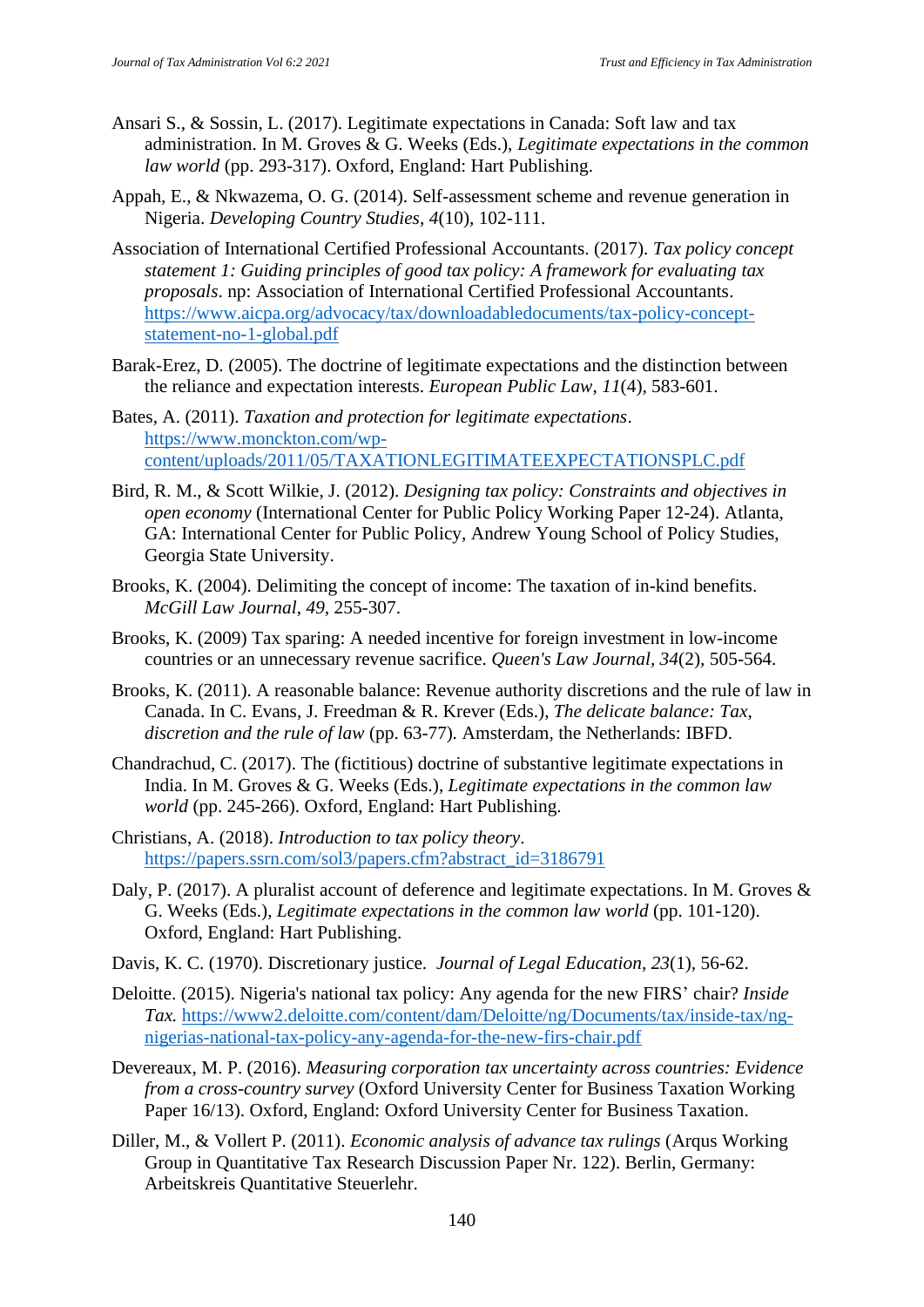- Dyreng, S. D., Hanlon, M., & Maydew, E. L. (2019). When does tax avoidance result in tax uncertainty? *The Accounting Review, 94*(2), 179-203. https://doi.org/10.2308/accr-52198
- Effiok, S. O., & Oti, P. A. (2017). Re-invigorating the Nigeria tax system as a redemption from the vagaries of the world oil market. *International Journal of Advanced Studies in Economics and Public Sector Management, 5*(1), 131-142.
- Faizal, S. M., Palil, M. R., Maelah, R., & Ramli, R. (2017). Perception on justice, trust and tax compliance behavior in Malaysia. *Kasetsart Journal of Social Sciences, 38*(3)*,* 226- 232. https://doi.org/10.1016/j.kjss.2016.10.003
- Federal Inland Revenue Service. (1993, March 22). *The taxation of non-residents in Nigeria* (Information circular No. 9302). Abuja, Nigeria: FIRS.
- Federal Inland Revenue Service. (1998, October 1). *Explanatory notes on the application of withholding tax provisions to contracts and agency arrangements* (Information circular No. 9801). Abuja, Nigeria: FIRS.
- Federal Inland Revenue Service. (2010a). *Guidelines on the tax implications of leasing* (Information circular 2010/01). Abuja, Nigeria: FIRS.
- Federal Inland Revenue Service. (2010b). *What constitutes 'trade' for tax purposes: Guidelines for the general public* (Information circular PC-T10.2.3.1021). Abuja, Nigeria: FIRS.
- Federal Inland Revenue Service. (2012, April). *Explanatory notes on the critical tax issues for the operation of bank holding company structure in Nigeria* (Information circular PC-T12.2.3.1027). Abuja, Nigeria: FIRS.
- Federal Inland Revenue Service. (2018a). *Country-by-country guidelines* (Information circular 2018/01). Abuja, Nigeria: FIRS.
- Federal Inland Revenue Service. (2018b). *The guidelines for the appropriate use of information contained in CBC reports* (Information circular 2018/02). Abuja, Nigeria: FIRS.
- Federal Inland Revenue Service. (2019a). *Claim of tax treaties benefits in Nigeria* (Information Circular 2019/03). Abuja, Nigeria: FIRS.
- Federal Inland Revenue Service. (2019b). *The guidelines on mutual agreement procedure* (Information circular 2019/01). Abuja, Nigeria: FIRS.
- Federal Inland Revenue Service. (2020). *Tax circulars, regulations and public notices.* https://firs.gov.ng/tax-circulars-regulations-and-public-notices/
- Fordham, M. (2001). Legitimate expectation II: Comparison and prediction. *Judicial Review, 6*(4)*,* 262-270. https://doi.org/10.1080/10854681.2001.11427194
- Forsyth, C. (2011). Legitimate expectations revisited. *Judicial Review*, *16*(4)*,* 429-439. https://doi.org/10.5235/108546811799320754
- Freedman, J., & Vella, J. (2011). HMRC's management of the U.K. tax system: The boundaries of legitimate discretion. In C. Evans, J. Freedman & R. Krever (Eds.), *The delicate balance: Tax, discretion and the rule of law* (pp. 79-120)*.* Amsterdam, the Netherlands: IBFD.
- Garner, B. A. (Ed). (2004) *Black's law dictionary* (8th ed.)*.* St. Paul, MN: West Group.
- Givati Y. (2009). Resolving legal uncertainty: The unfulfilled promise of advance tax rulings. *Virginia Tax Review, 29,* 137-175.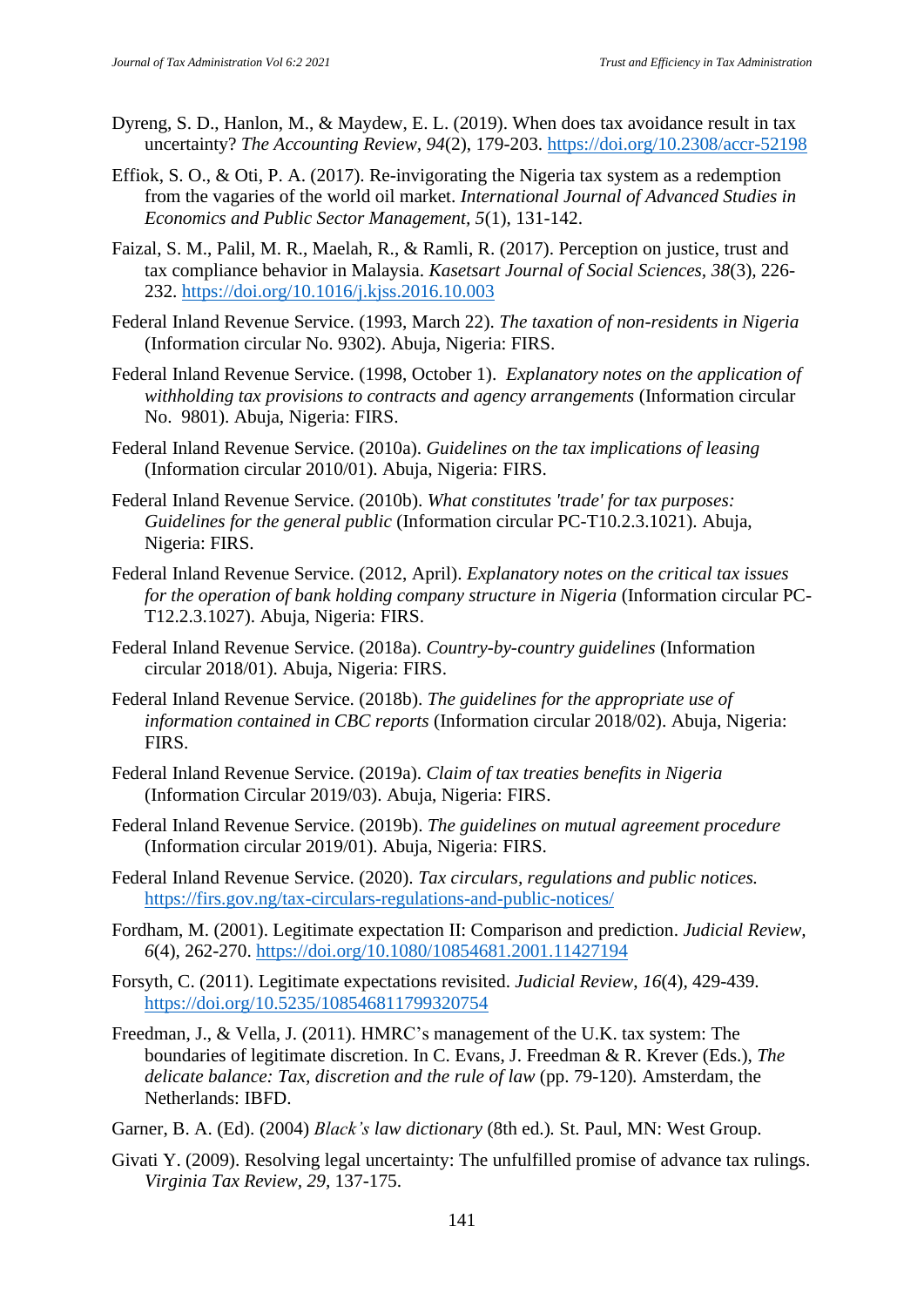- Gobena, L. B., & Van Dijke, M. (2016). Power, justice, and trust: A moderated mediation analysis of tax compliance among Ethiopian business owners. *Journal of Economic Psychology, 52,* 24-37. https://doi.org/10.1016/j.joep.2015.11.004
- Groves, M. (2008). Substantive legitimate expectation in Australian administrative law. *Melbourne University Law Review, 32*(2)*,* 470-523.
- Groves, M. & Weeks, G. (Eds.). (2017). *Legitimate expectations in the common law world.*  Oxford, England: Hart Publishing.
- Hart, H. L. A. (2013). Discretion. *Harvard Law Review, 127*, 652-665.
- International Monetary Fund & Organisation for Economic Co-operation and Development. (2017). *Tax uncertainty: IMF/OECD report for the G20 finance ministers*. https://www.oecd.org/tax/tax-policy/tax-certainty-report-oecd-imf-report-g20-financeministers-march-2017.pdf
- International Monetary Fund & Organisation for Economic Co-operation and Development (2019). *2019 progress report on tax certainty: IMF/OECD Report for the G20 finance ministers and Central Bank governors.* https://www.oecd.org/tax/tax-policy/imf-oecd-2019-progress-report-on-tax-certainty.pdf
- Jacobs, A. (2013, August 31). Conceptual framework. In U.S. Agency for International Development, *USAID Leadership in Public Financial Management.* https://www.usaid.gov/sites/default/files/LAC\_TaxBook\_Ch%202%20- %20ENGLISH.pdf
- Jimenez, P., & Iyer, G. S. (2016). Tax compliance in a social setting: The influence of social norms, trust in government, and perceived fairness on taxpayer compliance. *Advances in Accounting, 34,* 17-26. https://doi.org/10.1016/j.adiac.2016.07.001
- Jowell, J. (2000). Of vires and vacuums: The constitutional context of judicial review. In C. Forsyth (Ed.), *Judicial Review and the Constitution* (pp. 327-340)*.* Oxford, England: Hart Publishing.
- Kogler, C., Batrancea, L., Nichita, A., Pantya, J., Belianin, A., & Kirchler, E. (2013). Trust and power as determinants of tax compliance: Testing the assumptions of the slippery slope framework in Austria, Hungary, Romania and Russia. *Journal of Economic Psychology, 34*, 169-180. https://doi.org/10.1016/j.joep.2012.09.010
- Lisi, G. (2014). The interaction between trust and power: Effects on tax compliance and macroeconomic implications. *Journal of Behavioral and Experimental Economics*, *53,* 24-33. https://doi.org/10.1016/j.socec.2014.07.004
- Maluleke, M. J. (2011). *A critical analysis of the doctrine of legitimate expectation in the context of the advanced tax rulings system and tax assessment measures by SARS, with specific emphasis on substantive legitimate expectation* [LLM dissertation, University of Pretoria]. UP Space Institutional Repository, University of Pretoria. http://hdl.handle.net/2263/27892
- Mason, R. (2016). Citizenship taxation. *Southern California Law Review, 89*(2), 169-239.
- McHarg, A. (2017). Administrative discretion, administrative rule-making, and judicial review. *Current Legal Problems, 70*(1)*,* 267-303. https://doi.org/10.1093/clp/cux011
- Memon, N. (2010). Prioritizing principles of a good tax system for small business in informal economies. *Australian Tax Forum, 25*(1)*,* 57-94.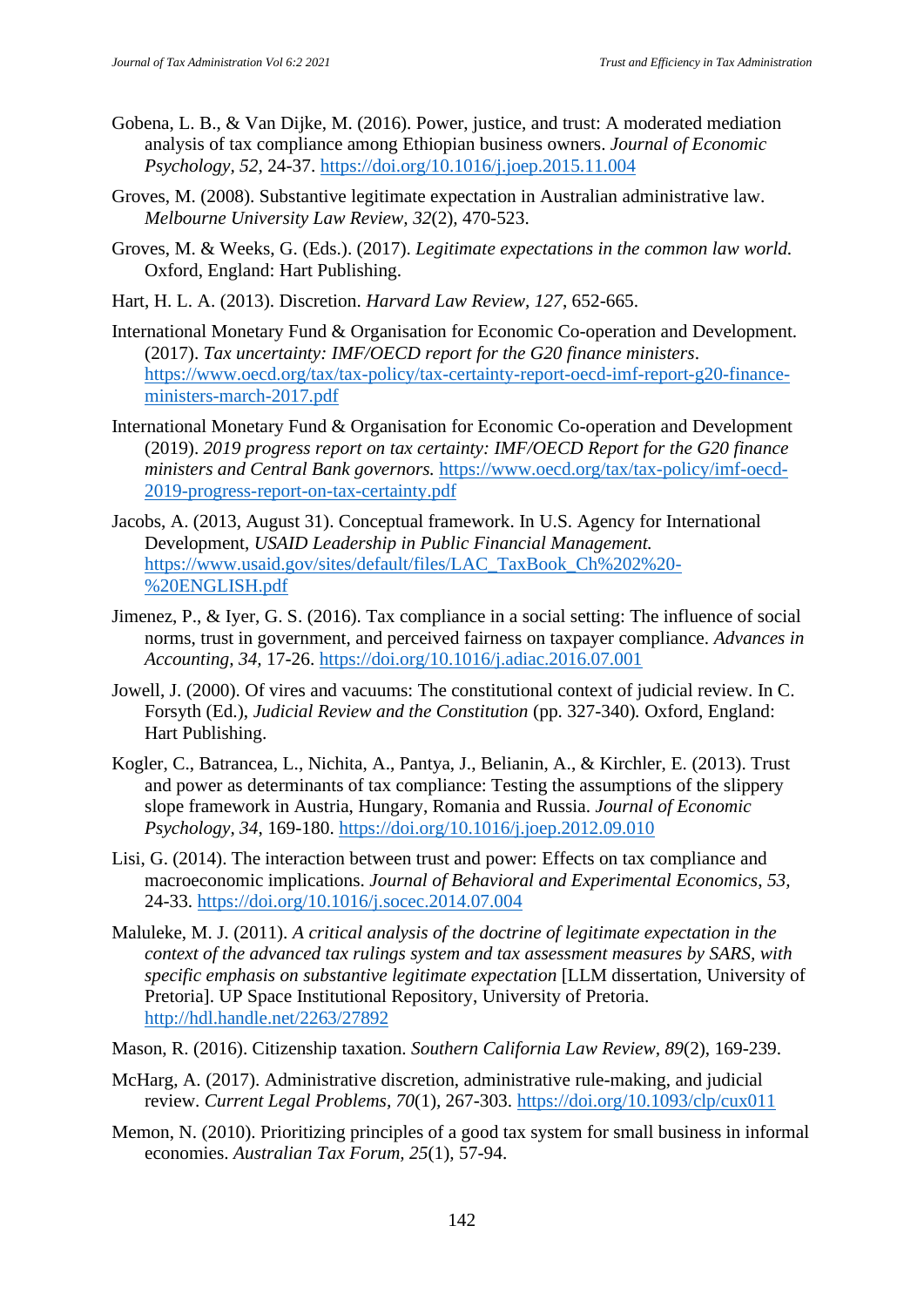- Minnesota Center for Fiscal Excellence. (n.d.). *Taxing decisions matter: A guide to good tax policy*. https://www.fiscalexcellence.org/our-studies/tax-policy-primer.pdf
- Monkam, N., von Haldenwang, C., de Sarralde, S. D., & Hentze, T. (2017). *Tax certainty* (G20 Insights). https://www.g20-insights.org/policy\_briefs/tax-certainty/
- Murcott, M. (2015). A future for the doctrine of substantive legitimate expectation The implications of Kwazulu-Natal Joint Liaison Committee v MEC for Education, Kwazulu Natal. *Potchefstroom Electronic LJ, 18*(1)*,* 3132- 3158. https://doi.org/10.4314/pelj.v18i1.06
- Ndibe, C. (2018). *Advance tax ruling in Nigeria; Can the tax man eat his cake and have it?* [Post]. LinkedIn*.* https://www.linkedin.com/pulse/advance-tax-ruling-nigeria-can-maneat-his-cake-have-ndibe/
- Ogbuabor, C. A. (2012). Expanding the frontiers of judicial review in Nigeria: The gathering storm. *Nigerian Juridical Review, 10*, 1-21.
- Okoro, J. (2019, January 25). *Holding the taxman to his word: The doctrine of legitimate expectation and tax administration in Nigeria*. https://doi.org/10.2139/ssrn.3322382
- Olajide, M., & Salu, S. (2015, April). *Pioneer tax holiday: Matters arising from recent developments and the doctrine of legitimate expectation* (PwC Nigeria Tax Bites Series). n.p.: PwC*.* https://www.pwc.com/ng/en/assets/pdf/tax-watch-april-2015.pdf
- Olokooba, S. M. (2019). *Nigerian taxation: Law, practice and procedures simplified.* n.p.: Springer Singapore.
- Onyenkpa, V., & Ayoola, A. (2014). FIRS and the principle of legitimate expectation [Blog post]. *KPMG.*
- Organisation for Economic Co-operation and Development. (2013). *Policy Framework for Investment User's Toolkit: Chapter 5: Tax Policy*. http://www.oecd.org/investment/toolkit/policyareas/41890309.pdf
- Oyedele, T. (2012). *Tax Administration (Self Assessment) Regulations 2011: What you need to be aware of*. np: PwC. https://www.pwc.com/ng/en/pdf/tax-administration-selfassessment-regulations-nigeria.pdf
- Oyedele, T. (2015, February 23). How Nigeria's tax system discourages investments. *The Guardian.* https://guardian.ng/features/tax-discourse/how-nigeria-s-tax-systemdiscourages-investments/amp/
- Pagone, G. T. (2009). Tax uncertainty. *Melbourne University Law Review, 33*(3), 886-907.
- PricewaterhouseCoopers. (2010). *Nigeria @ 50: Top 50 tax issues*. http://www.orandcconsultants.com/downloads/nigeria-top-50-tax-issues.pdf
- Reva, A. (2015). *Toward a more business friendly tax regime: Key challenges in South Asia* (World Bank Group Policy Research Working Paper No. 7513). http://hdl.handle.net/10986/23477
- Reynolds, P. (2010). Legitimate expectation and the protection of trust in public officials. *Public Law*, *2011*, 330-352.
- Romano, C. (2002). *Advance tax rulings and principles of law: Towards a European tax rulings system?* (IBFD Doctoral Series, Vol 4). Amsterdam, the Netherlands: IBFD Publications.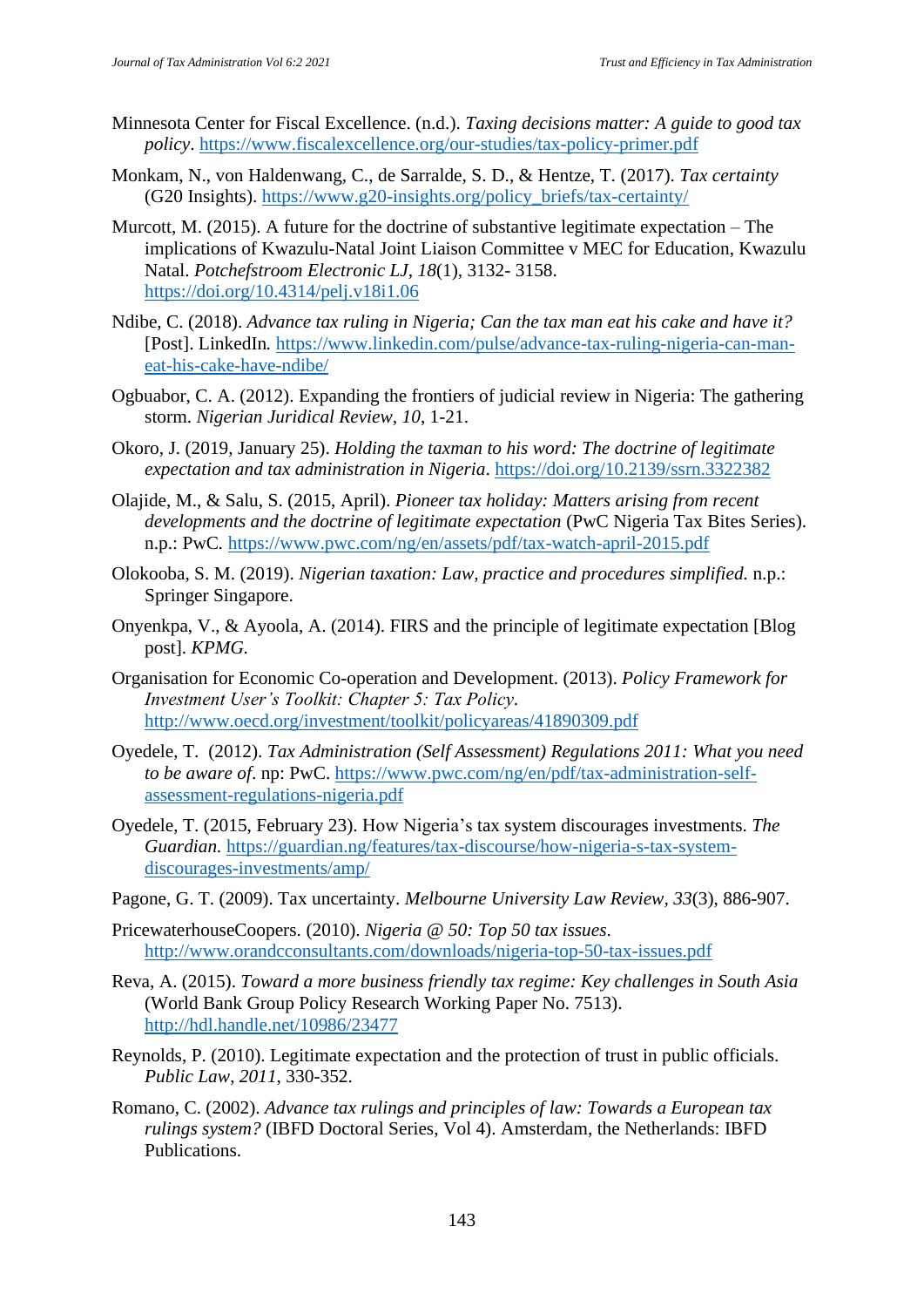- Rosenberg, M. (1971). Judicial discretion of the trial court, viewed from above. *Syracuse Law Review, 22*(3)*,* 635-667.
- Schønberg, S. (2000). *Legitimate expectations in administrative law.* Oxford, England: Oxford University Press.
- Schroeder, M. (2005). Administrative law in Germany. In R. Seerden & F. Stroink (Eds.), *Administrative law of the European Union, its member states and the United States: A comparative analysis* (pp. 91-144)*.* Antwerp, Belgium: Intersentia Uitgevers.
- Silvani, C., & Baer, K. (1997). *Designing a tax administration reform strategy: Experiences and guidelines* (IMF Working Paper WP/97/30). https://www.imf.org/external/pubs/ft/wp/wp9730.pdf
- Simeon, E. D., Simeon, E. I., & Roberts, I. A. (2017). Issues and challenges inherent in the Nigerian tax system. *American Journal of Management Science and Engineering, 2*(4)*,* 52-57. https://doi.org/10.11648/j.ajmse.20170204.11
- Smith, A. (1776). *An inquiry into the nature and causes of the wealth of nations*. London, England: W. Strahan & T. Cadell.
- Solomon, E. (2013). The process for making tax policy in the United States: A system full of friction. *Canadian Tax Journal, 61*(4), 1075-1085.
- Stewart, C. (2000). Substantive unfairness: A new species of abuse of power? *Federal Law Review*, *28*(3)*,* 617-635. https://doi.org/10.22145/flr.28.3.9
- Stokes, A., & Wright, S. (2013). Does Australia have a good income tax system? *International Business & Economics Research Journal*, *12*(5), 533-542.
- Templeton, S. (2015). A defence of the principled approach to tax settlements. *Dalhousie Law Journal, 38*(1), 29-68.
- Thomas, R. (2017) Legitimate expectations and the separation of powers in English and Welsh administrative law. In M. Groves & G. Weeks (Eds.), *Legitimate expectations in the common law world* (pp. 53-78). Oxford, England: Hart Publishing.
- Tjernberg, M. (2016). Legal certainty in taxation at authorities and courts of law: A Nordic view of specialization and unbiasedness. *Nordic Tax Journal, 1*, 17-28. https://doi.org/10.1515/ntaxj-2016-0001
- Tomlinson, J. (2017a). The grammar of administrative values. *Journal of Social Welfare and Family Law, 39*(4)*,* 524-537. https://doi.org/10.1080/09649069.2017.1395951
- Tomlinson, J. (2017b). The narrow approach to substantive legitimate expectations and the trend of modern authority. *Oxford University Commonwealth Law Journal, 17*(1)*,* 75-84. https://doi.org/10.1080/14729342.2017.1311514
- U.K. Parliament. (2011, January 31). The principles of tax policy: Written evidence submitted by the CBI. https://publications.parliament.uk/pa/cm201011/cmselect/cmtreasy/memo/taxpolicy/m38 .htm
- Varuhas, J. N. (2017). In search of a doctrine: Mapping the law of legitimate expectations. In M. Groves & G. Weeks (Eds.). *Legitimate expectations in the common law world* (pp. 17-52)*.* Oxford, England: Hart Publishing.
- Wade, H. W. R., & Forsyth, C. E. (2009). *Administrative law* (10th ed.). Oxford, England: Oxford University Press.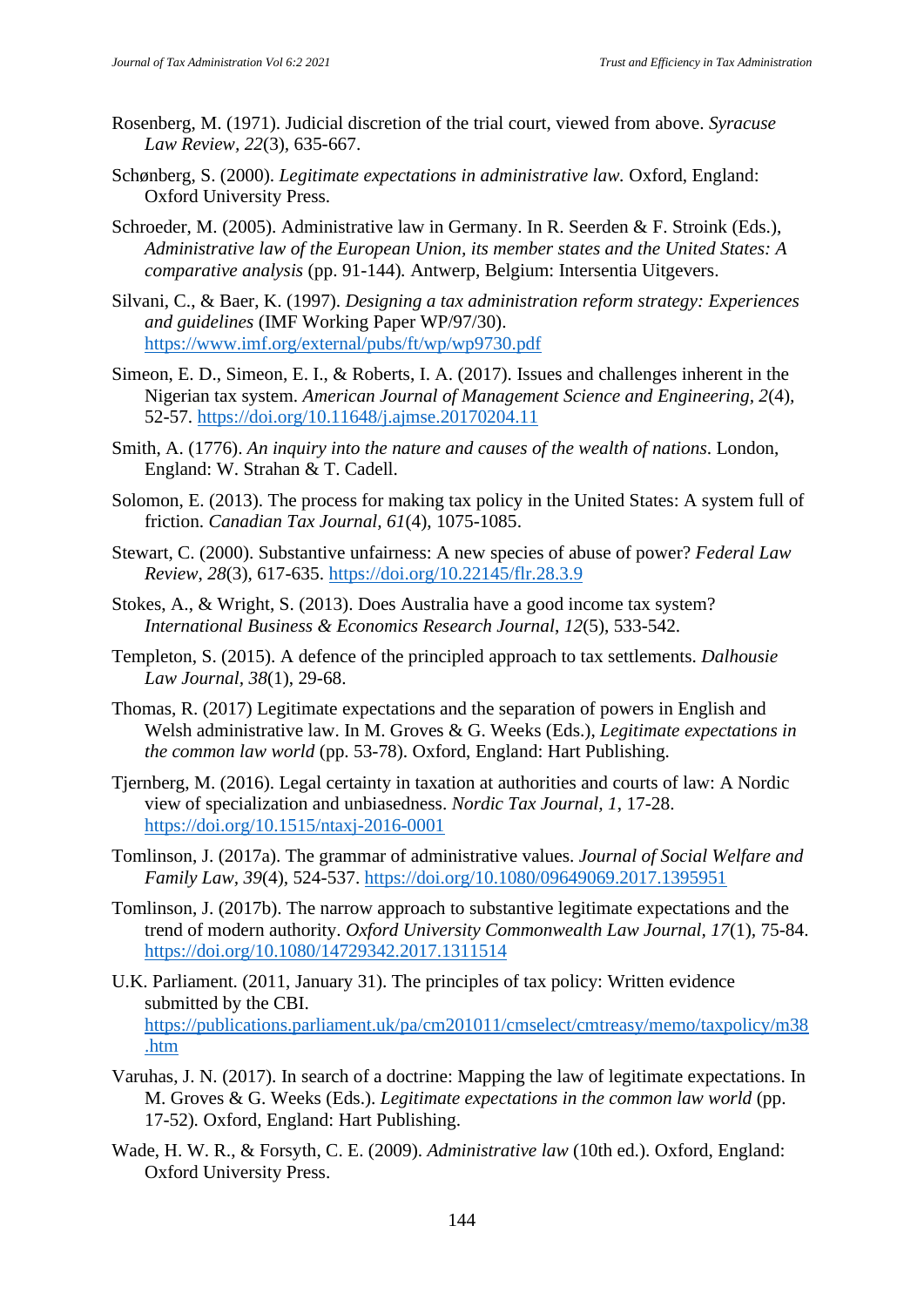- Watson, J. (2010). Clarity and ambiguity: A new approach to the test of legitimacy in the law of legitimate expectations. *Legal Studies*, *30*(4)*,* 633-652. https://doi.org/10.1111/j.1748- 121X.2010.00177.x
- Weeks, G. (2017). What can we legitimately expect from the State? In M. Groves  $\&$  G. Weeks (Eds.), *Legitimate expectations in the common law world* (pp. 147-164). Oxford: Hart Publishing.
- Woodford, K. (2003). *Cambridge advanced learner's dictionary* (1st ed.). Cambridge, England: Cambridge University Press.
- Wright, D. (1997). Rethinking the doctrine of legitimate expectations in Canadian administrative law. *Osgoode Hall Law Journal, 35*(1)*,* 139-194. https://digitalcommons.osgoode.yorku.ca/ohlj/vol35/iss1/4.
- Zangari, E., Caiumi, A., & Hemmelgarn. T. (2017). *Tax uncertainty: Economic evidence and policy responses*. (European Union Taxation Papers, Working Paper No. 67 - 2017). https://ec.europa.eu/taxation\_customs/sites/taxation/files/taxation\_paper\_67.pdf
- Zolt, E. M. (2013). *Tax incentives and tax base protection issues* (United Nations Draft Paper 3). https://www.un.org/esa/ffd/wp-content/uploads/2014/10/20140604\_Paper3\_Zolt.pdf

## **CASE LAW**

*ACB Plc. v Nwaigwe & ors*. (2011) LPELR-208(SC).

*Achie v Ebenighe & ors* (2013) LPELR-21884(CA).

*Ahmad v Sokoto State House of Assembly & anor* (2002) LPELR-10996(CA).

*Akinyemi v Odu'a Investment Co. Ltd* (2012) 17 NWLR (pt. 1329) 209.

*Artra Ind. Nig. Ltd v NBCI* (1998) LPELR-565(SC)*,* 35, paras B-D.

*Attorney-General of Abia State & ors v Attorney-General of the Federation* (2003) LPELR-610(SC).

*Attorney-General of Hon Kong v NG Yuen Shiu* [1983] 2 AC 629, [1983] 2 All ER 346

*Bakare v Lagos State Civil Service Commission & anor* (1992) LPELR-711(SC)

*Council of Civil Service Unions & Ors v Minister for the Civil Service* (1984) 3 All ER 935

*Ero & ors v Ero & ors* (2018) LPELR-44154(CA).

*Federal Board of Inland Revenue v Halliburton (WA) Limited* (2014) LPELR-24230(CA)

*Iwuji v Federal Commissioner for Establishment & anor* (1985) LPELR-1568(SC).

*Menakaya v Menakaya* (2001)16 NWLR (pt. 738) 203

*Military Governor of Imo State & anor v Nwauwa* (1997) LPELR-1876(SC).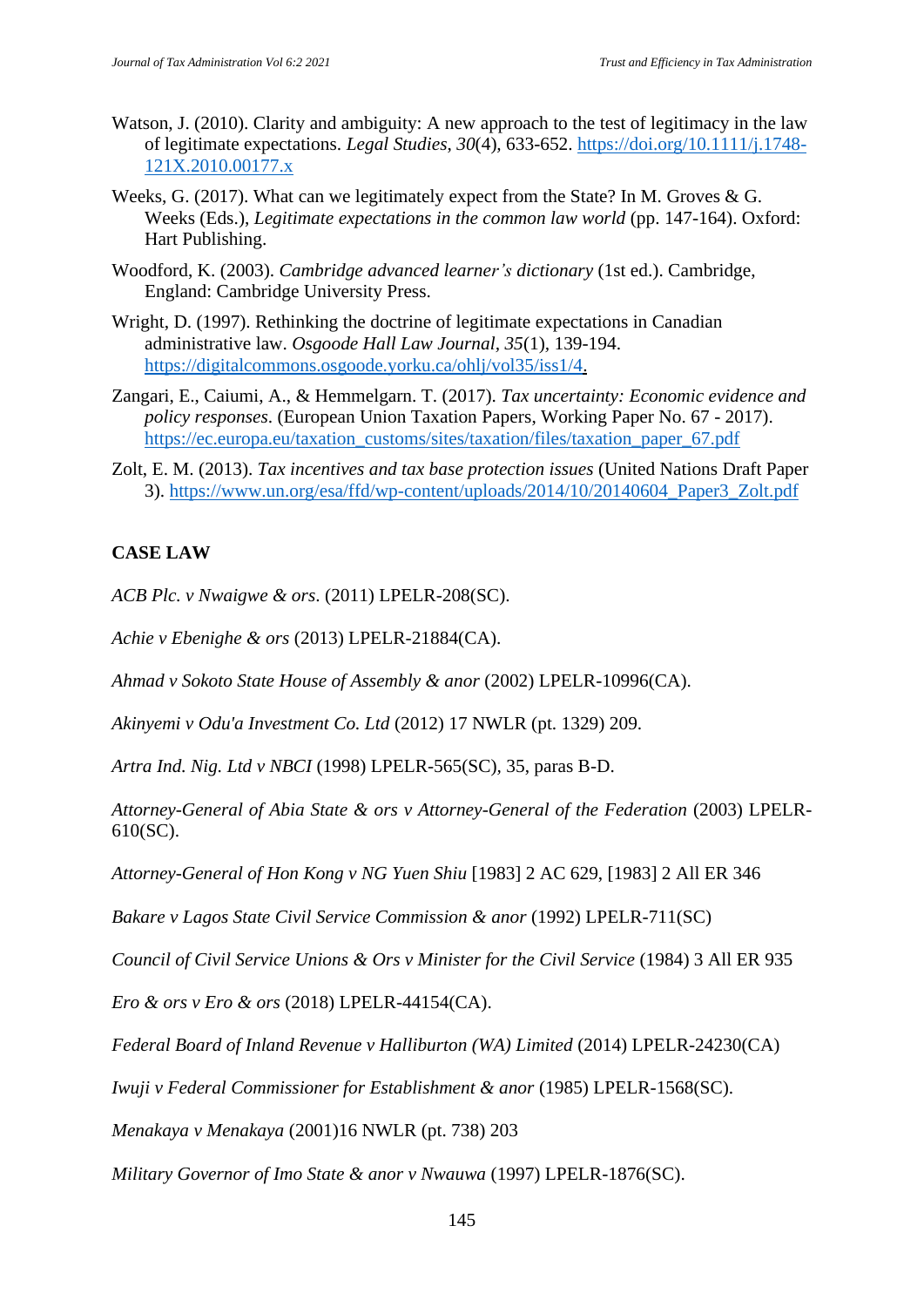*Oloniluyi v Secretary of State for the Home Department* [1989] Imm. AR 135

*Psychiatric Hospital Management Board v Ejitagha* (2000) LPELR-2930(SC)

- *R (Bancoult) v Secretary of State for Foreign and Commonwealth Affairs* (2) [2008] UKHL 61, [2008] 4 All ER 1055*.*
- *R (Bibi) v Newham London Borough Council* (2002) 1 WLR 237 (CA)
- *R (Dixons Retail plc) v HMRC* [2018] EWHC 2556.
- *R* v *Education Secretary ex parte Begbie* [2000] 1 W.L.R. 1115
- *R (Gaines-Cooper) v HRMC* [2010] EWCA Civ 83.
- *R (GMAC Investment Limited Aozora) v HMRC* (2019) EWCA Civ 1643.
- *R (Hely-Hutchinson) v HMRC* [2017] EWCA Civ 1075, [2018] 1 WLR 1682.
- *R (HSMP Forum) v Secretary of State for the Home Department* [2008] EWHC Admin 664.

*R v Inland Revenue Commissioners, ex parte MFK Underwriting Agents Ltd* [1990] 1 WLR 1545.

*R. v IRC ex parte Preston* [1985] A.C. 835

*R* v *Minister for the Civil Service ex parte CCSU* [1985] AC 374.

*R v Ministry of Defence, Ex p Walker* [2000] 1 WLR 806.

*R v North and East Devon Health Authority, Ex parte Coughlan* [2000] 3 All ER 850

*R (Reprotech (Pebsham) Ltd) v East Sussex County Council* [2003] 1 WLR 348.

*R v Secretary of State for the Home Department, Ex p Asif Mahmood Khan* [1984] 1 WLR 1337

*R v Secretary of State for the Home Department; ex parte Khan* [1984] 1 WLR 1337 (CA)

*R v Secretary of State for the Home Department, Ex p Ruddock* [1987] 1 WLR 1482.

- *R v (Luton Borough Council and others) v Secretary of State for Education* [2011] EWHC Admin 217.
- *R v Inland Revenue Commissioners Ex p. Unilever Plc* [1996] S.T.C. 681

*Rainbow Insurance Company Ltd v Financial Services Commission (Mauritius)* [2015] UKPC 15.

*Saipem Contracting Nigeria Limited v Federal Inland Revenue Service* (2014) 15 TLRN 76.